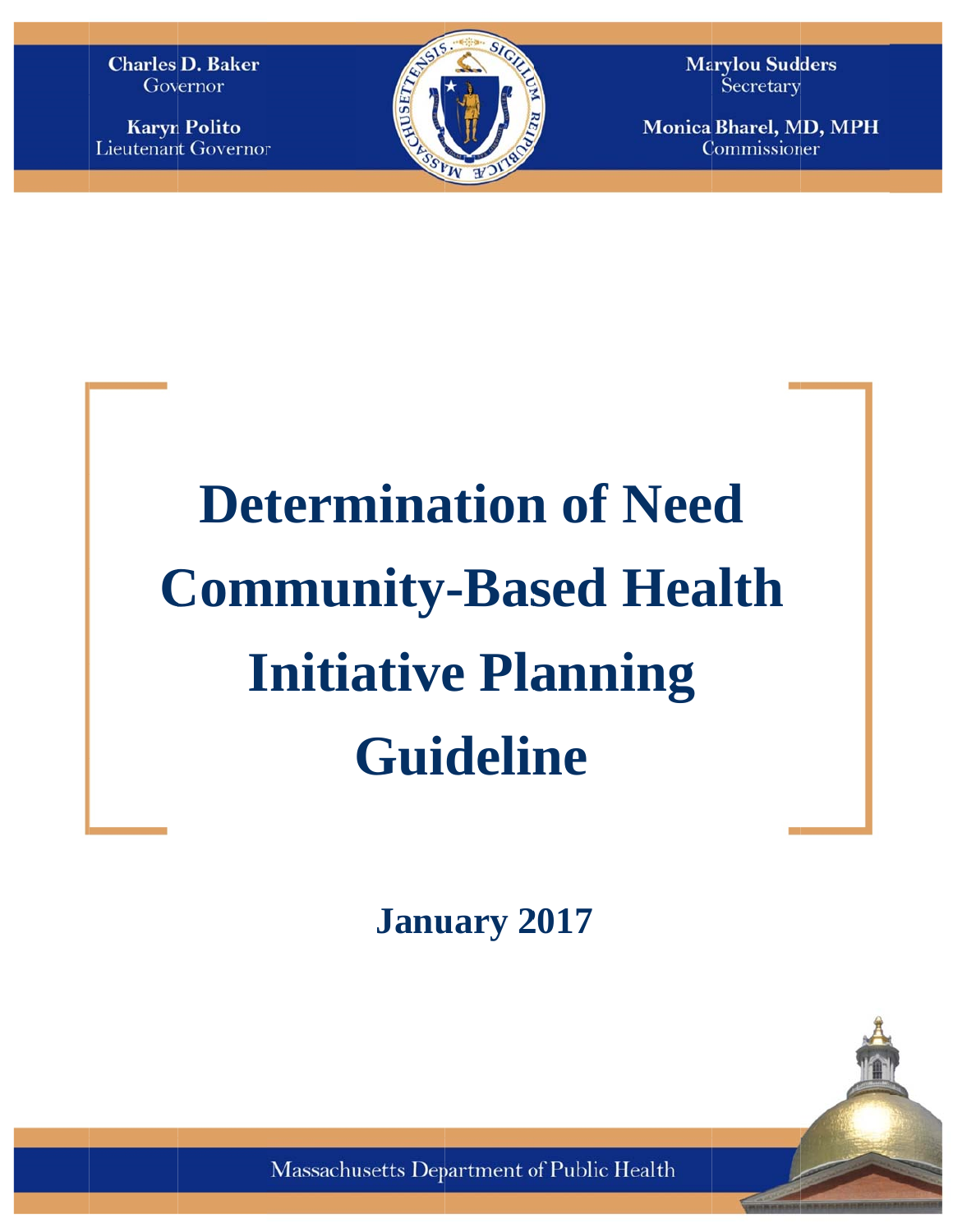# **Preface: Community-Based Health Initiatives of the Future**

The Determination of Need's (DoN), Community-Based Health Initiative (CHI) Program has been redesigned to support DoN Applicants and their community-based partners in focusing on social determinants of health (SDH), the conditions where people live, work, and play that influence health outcomes, and which in turn, provide a significant opportunity for long-term health care cost savings. This redesign leverages broad and routine activities that engage communities in a cycle of community health needs assessment (CHNA) and community health improvement planning (CHIP) required under federal law and supported by the Attorney General's (AGO) Community Benefits guidelines. This approach promotes systems transformation and formalizes a role for DPH to review and support CHNAs/CHIPs. This approach has a number of benefits as depicted in the following graphic.



This CHI redesign accomplishes the following:

- 1. Community Benefits and CHI alignment: with DPH now having a role in how data and information are used in CHNA/CHIP processes, opportunity exists for aligning community benefits determinations with the types of strategies being funded through CHIs.
- 2. State defined minimum standards: through the standards developed by DPH, CHIs will have to meet community engagement standards and CHI investments will need to address the DoN Health Priorities with evidence-informed strategies that directly impact the social determinants of health.
- 3. Locally led and local decision-making: this new system, while applying state standards, allows health care systems and their partners to choose local approaches to address social determinants of health.

In summary, CHI provides an opportunity to leverage the resources health care systems provide for community health. This document provides the road-map for DoN Applicants to understand how to meet CHI standards while the *DoN Health Priorities Guideline* and the *Community Engagement for Community Health Planning* Guideline provide the substantive direction for meeting DPH standards for community engagement and standards for choosing strategies that meaningfully impact the SDH.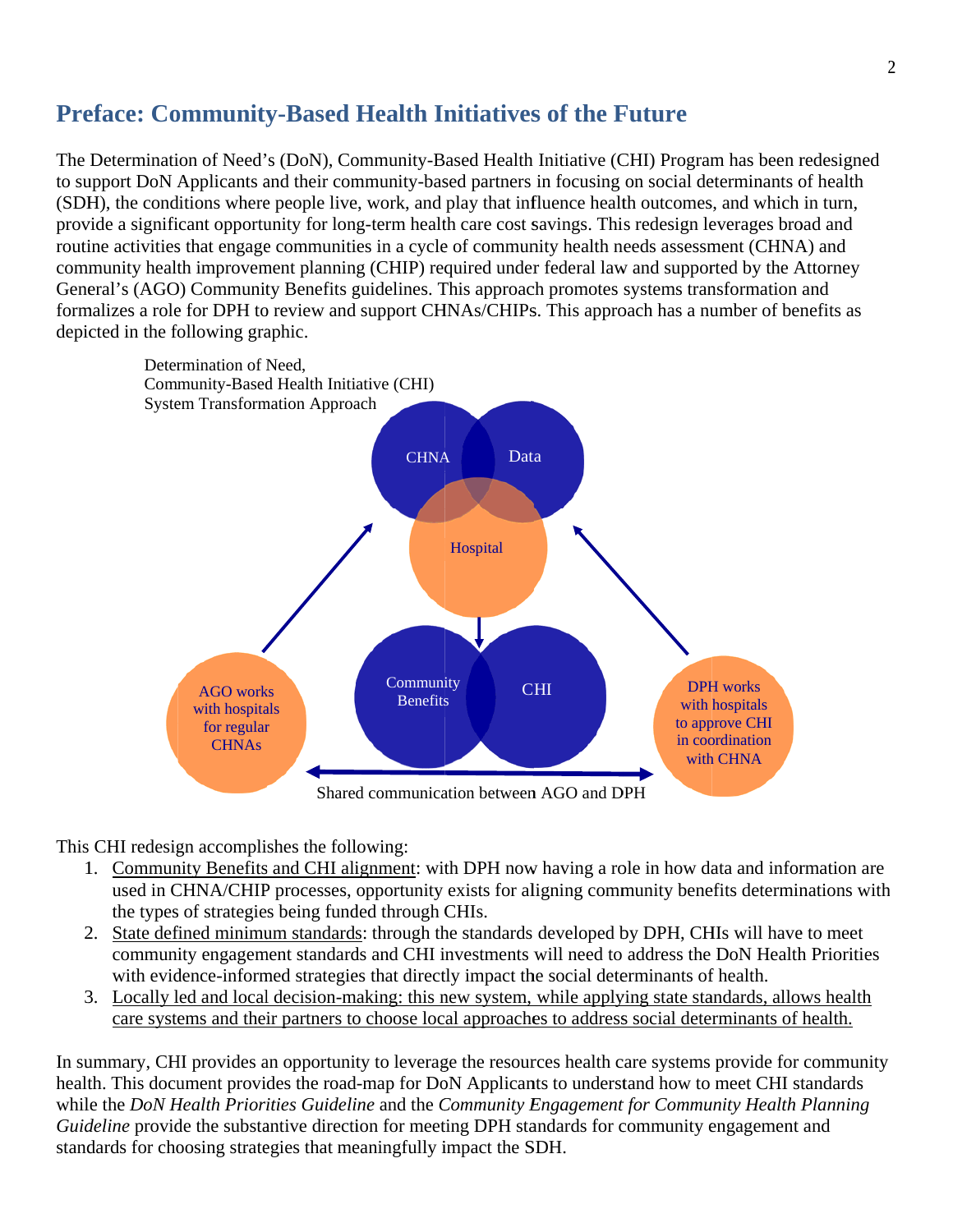# **Executive Summary of Determination of Need Community-Based Health Initiative Guideline**

The Determination of Need (DoN) Regulation found at 105 CMR 100.000 requires that DoN Applicants include plans for addressing state-defined Health Priorities through Community-Based Health Initiatives (CHIs). CHIs support the principle that access alone is insufficient to tackle health care costs, and therefore, Applicants must address the Massachusetts Department of Public Health's (DPH) goals of identifying, understanding, and tackling the underlying and common social determinants of health ("SDH") across the Commonwealth. CHIs further provide a mechanism for Applicants and their local partners to support a social determinant of health and health equity framework to community health investments.

*By focusing on the social determinants of health, CHI resources are directed toward strategies to change the conditions which promote or hinder opportunities for health. Consistent with major trends in health care, and in support of recent changes to MassHealth, this SDH focus represents a significant opportunity to address health inequities, improve health outcomes, and to realize substantial long-term health care cost savings for Applicants, patients, and the Commonwealth.*

CHIs are most successful when they reflect the synergy between the Applicant's ongoing community health needs assessments (CHNA) and community health improvement planning (CHIP) that:

Meet DPH standards for community engagement and use of data; and, 1.

Result in the selection and implementation of strategies designed to positively impact the DoN Health Priorities and current EOHHS/DPH issue priorities. 2.

Successful CHIs include robust community engagement, transparency in decision-making, accountability for planned activities, and demonstrable community health impact.

Applicants should follow the steps outlined in the *DoN CHI Planning Guideline* (the Guideline). These articulate standards for local implementation of CHIs and the requirements for participation in, and contribution to, the CHI Statewide Initiative.

# **DoN Health Priorities**

The DoN Health Priorities are six (6) common social determinants of health:

- **1)** Social Environment
- **2)** Built Environment
- **3)** Housing
- **4)** Violence and Trauma
- **5)** Employment
- **6)** Education

# **Current EOHHS/DPH Focus Issues**

 $\mathcal{V}$  is the Education Education  $\mathcal{V}$ Statewide trends and overall burden of morbidity and mortality point to:

- **1)** Substance use disorders (SUDs)
- **2)** Housing Stability/Homelessness
- 2) Housing Stability/Homelessness<br>**3**) Mental illness and mental health
- Cancer, Heart Disease and Diabetes **4)** Chronic disease with a focus on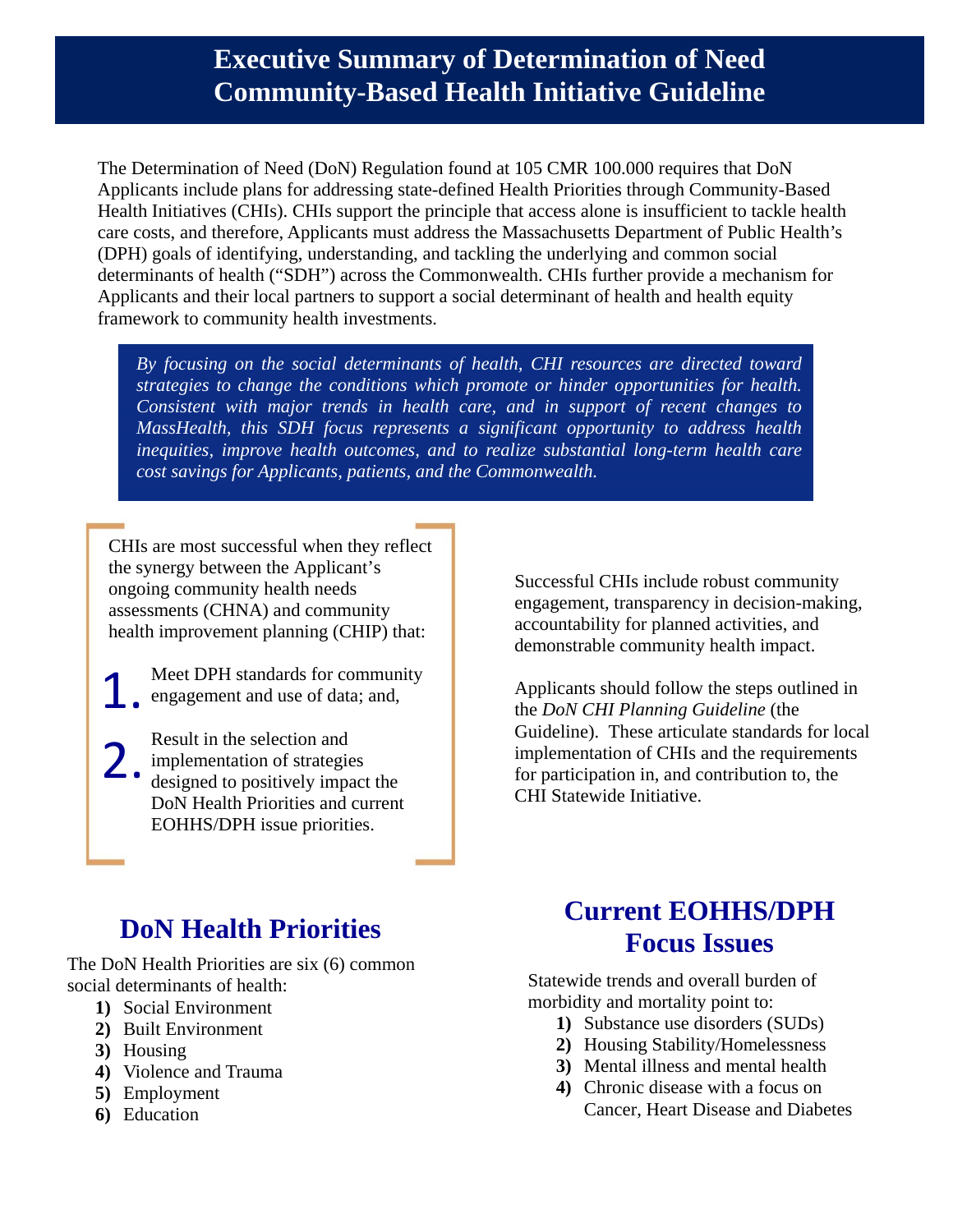# **Table of Contents**

| PREFACE: COMMUNITY-BASED HEALTH INITIATIVES OF THE FUTURE2                         |  |
|------------------------------------------------------------------------------------|--|
|                                                                                    |  |
|                                                                                    |  |
|                                                                                    |  |
|                                                                                    |  |
|                                                                                    |  |
|                                                                                    |  |
|                                                                                    |  |
|                                                                                    |  |
| LOCAL CHI CONTRIBUTION EXPENDITURE PERIOD AND TIMING OF PAYMENTS  13               |  |
|                                                                                    |  |
|                                                                                    |  |
|                                                                                    |  |
|                                                                                    |  |
|                                                                                    |  |
|                                                                                    |  |
| CHI STATEWIDE INITIATIVE DESCRIPTION AND APPLICANT RESPONSIBILITIES  16            |  |
|                                                                                    |  |
| TABLE 1: CHI FUNDING TIERS AND COMMUNITY ENGAGEMENT REQUIREMENTS FOR HOSPITALS. 19 |  |
|                                                                                    |  |
|                                                                                    |  |
|                                                                                    |  |
| PRINCIPLES FOR CHI ADVISORY COMMITTEES AND FOR OPEN SOLICITATION PROCESSES23       |  |
|                                                                                    |  |
|                                                                                    |  |
|                                                                                    |  |
|                                                                                    |  |
|                                                                                    |  |
|                                                                                    |  |
|                                                                                    |  |
|                                                                                    |  |
|                                                                                    |  |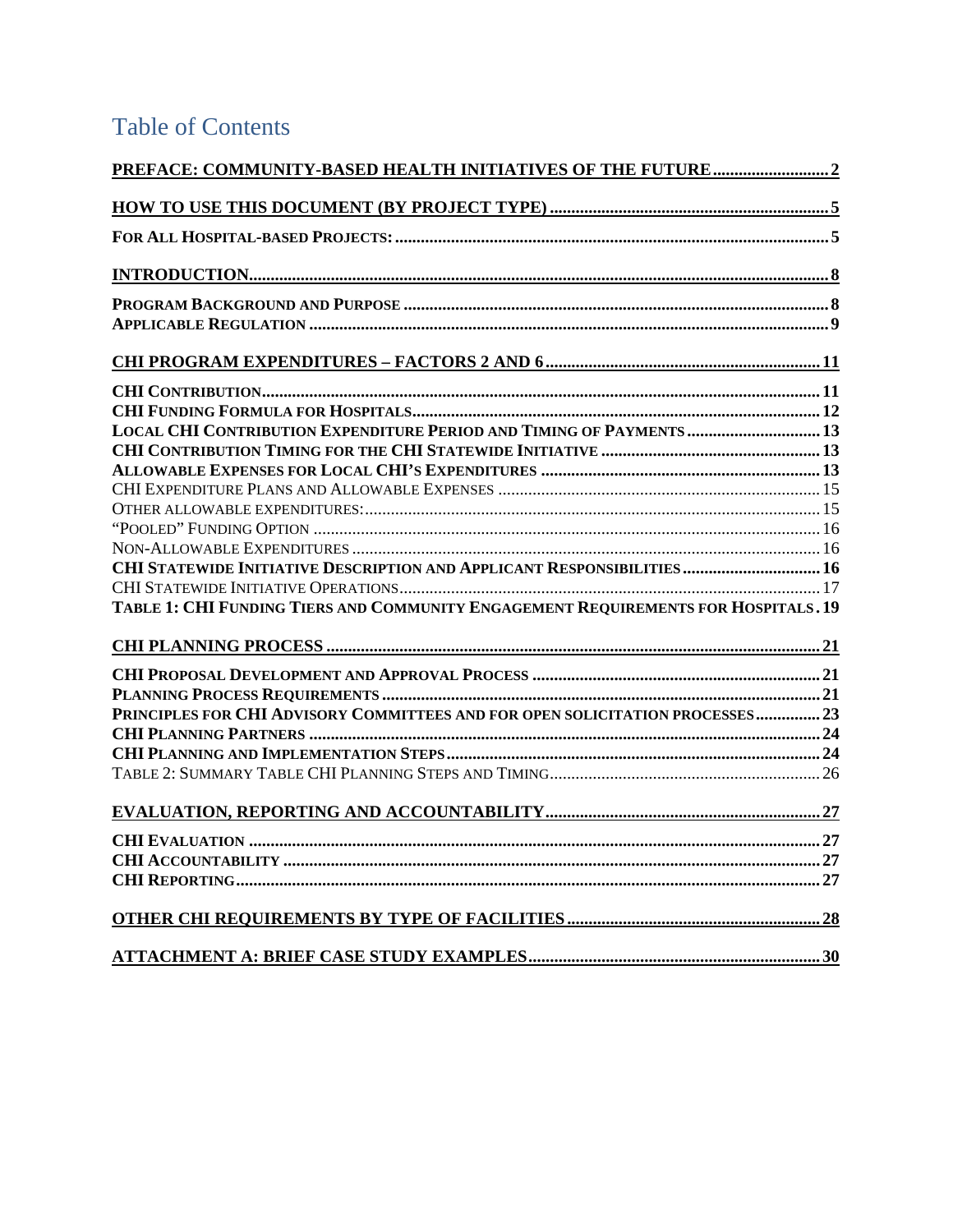# **How to Use this Document (by Project Type)**

- **A) If the DoN is for a Hospital-based Project –**read *For All Hospital-Based Projects* below before reviewing the full Guideline. Attention is directed, as well to a review of Table 1: *CHI Funding Tiers and Community Engagement Requirements* (p.19) for a snapshot view of requirements based on the Total Value of the CHI project and *CHI Planning and Implementation Steps* (p.25-26) for an overview of the CHI planning steps. Specialty Hospitals are subject to all of these same requirements.<sup>1</sup>
- **B) Applications involving Freestanding Ambulatory Surgery Centers, Long-Term Care Facilities, or providers of DoN-Required Equipment or Service** acquired by an Entity other than a Hospital should be guided by the section titled *Other CHI Requirements by type of Applicant Facility* (p.29). Following review, all Applicants are directed contact DPH's Office of Community Health Planning and Engagement for discussion of next steps.

#### **For All Hospital-based Projects:**

 $\overline{a}$ 

The CHI or Factor 6 of the DoN process serves to connect hospital expenditures to public health goals by investing in DoN Health Priorities. DPH supports the development of CHIs that impact the DoN Health Priorities through the issuance of three (3) sets of DPH Guidelines, including the *CHI Planning Guideline* (this document). To this end, Applicants are directed to first review the *CHI Planning Guideline* prior to review of the other Guidelines, as this document serves as the roadmap for understanding the CHI process.

A brief summary of each of the CHI Guidelines is as follows:

• The *Community-Based Health Initiative (CHI) Planning Guideline* describes the processes necessary for DoN Applicants to comply with many of the requirements associated with Factors 2 and 6 requiring successful development of a Community-Based Health Initiative funding plan. Applicants should read this document first. In short, Applicants will submit their CHNA/CHIPs, which will serve as a foundation for their demonstration of sound community engagement, as well as their use of data to assess local needs and issues. Depending on the size of the CHI (in total dollar amount), an additional community engagement plan may also be required at time of Application. Further, based on how well the CHNA/CHIP meets DPH minimum standards, additional community engagement and data collection may be required prior to approval of an Applicant's plan for choosing strategies that address the DoN Health Priorities.

<sup>1</sup> Table 1 directly relates to the requirement set out in the Community Engagement Standards for Community Health Planning Guideline at pages 13-15.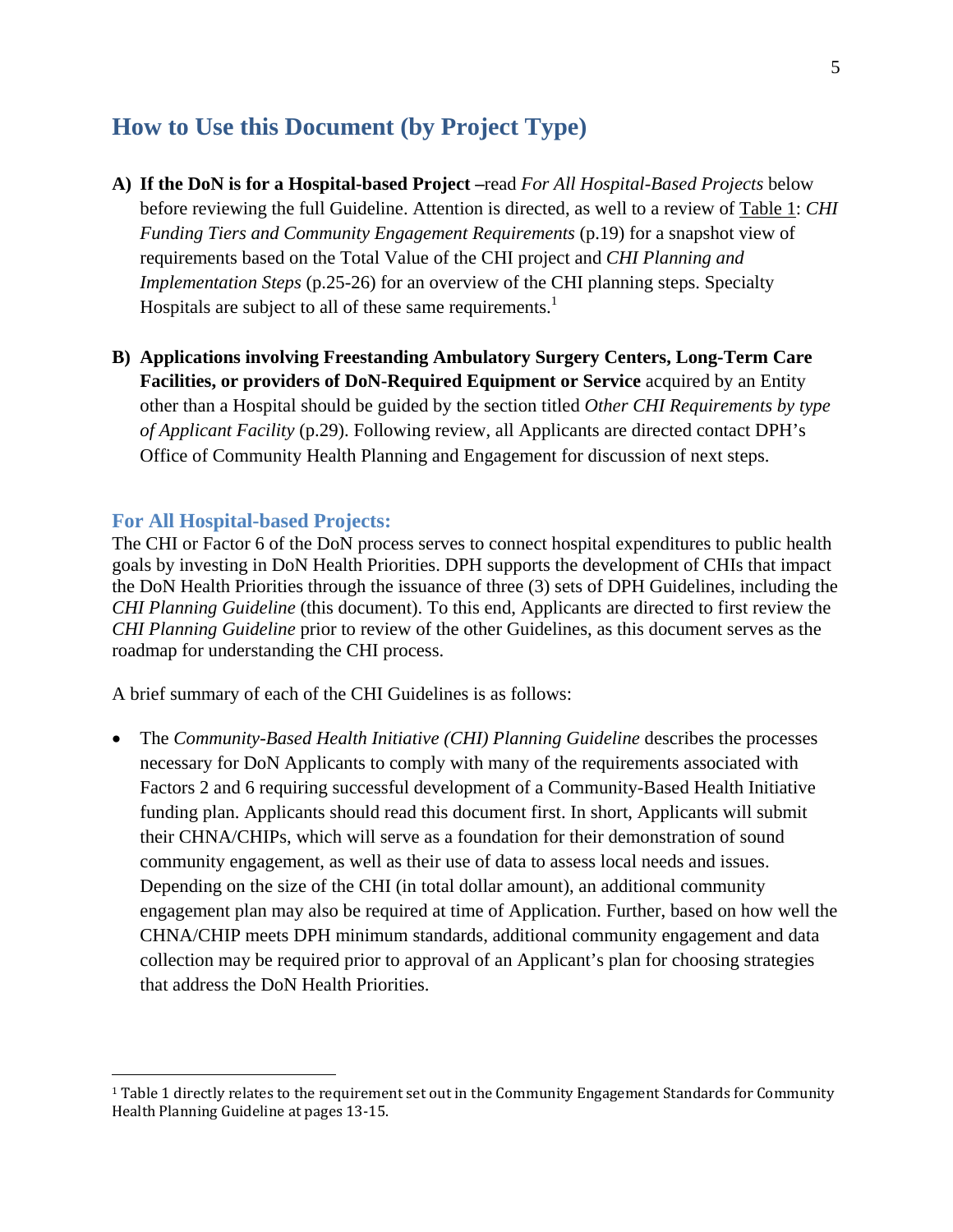- The *Community Engagement Standards for Community Health Planning Guideline* provides standards for public participation in community health planning, an explanation of how engagement processes are evaluated by DPH, and a description of how the CHI process synergizes with regular and ongoing CHNAs and CHIP conducted by DoN Applicants and their community partners. In order to evaluate the engagement process, the following forms are associated with these standards:
	- o The *Community Engagement Plan*
	- o The *Community Engagement Applicant Self-Assessment* form; and,
	- o The *Community Engagement Stakeholder Assessment* forms.
- The *DoN Health Priorities Guideline* establishes and defines the six (6) SDH selected by DPH as Health Priorities pursuant to 105 CMR 100.000 and establishes criteria for strategy selection to ensure that strategies are evidence-informed, impactful, and designed to address one or more of the DoN Health Priorities. The Applicant will be required to complete and submit the *DoN Health Priority Strategy Selection* form. The selection of a strategy(ies) to impact the DoN Health Priorities is to occur *after* a DPH-approved community engagement process, and may also occur following issuance of a Notice of Determination of Need, if approved.
- DoN Factor 1 Application Requirements. While defining "Public Health Value" as required pursuant to Factor 1 and CHI are distinct, DPH encourages that staff from the Applicant institution responsible for CHI-related processes and requirements be involved as collaborative partners with an Applicant's DoN Project submission. Accordingly, DPH has placed the determination of Public Health Value on the CHI Timeline.

The CHI timeline is depicted on the following page.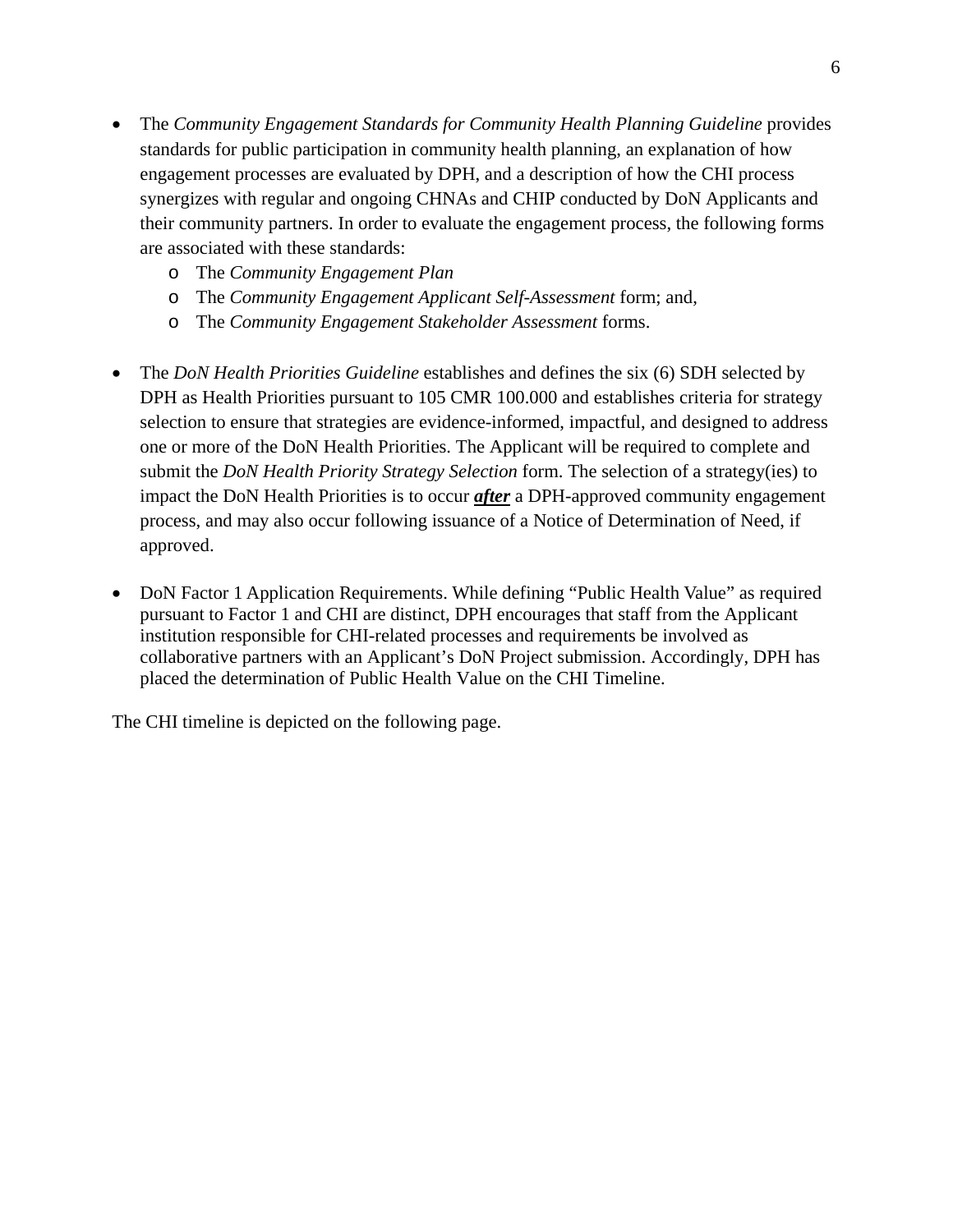# **Community-Based Health Initiative Timeline**

# *Use of the Guidance Documents*



Determination of Need Community-Based Health Initiative Planning Guideline

Community Engagement Standards for Community Health Guideline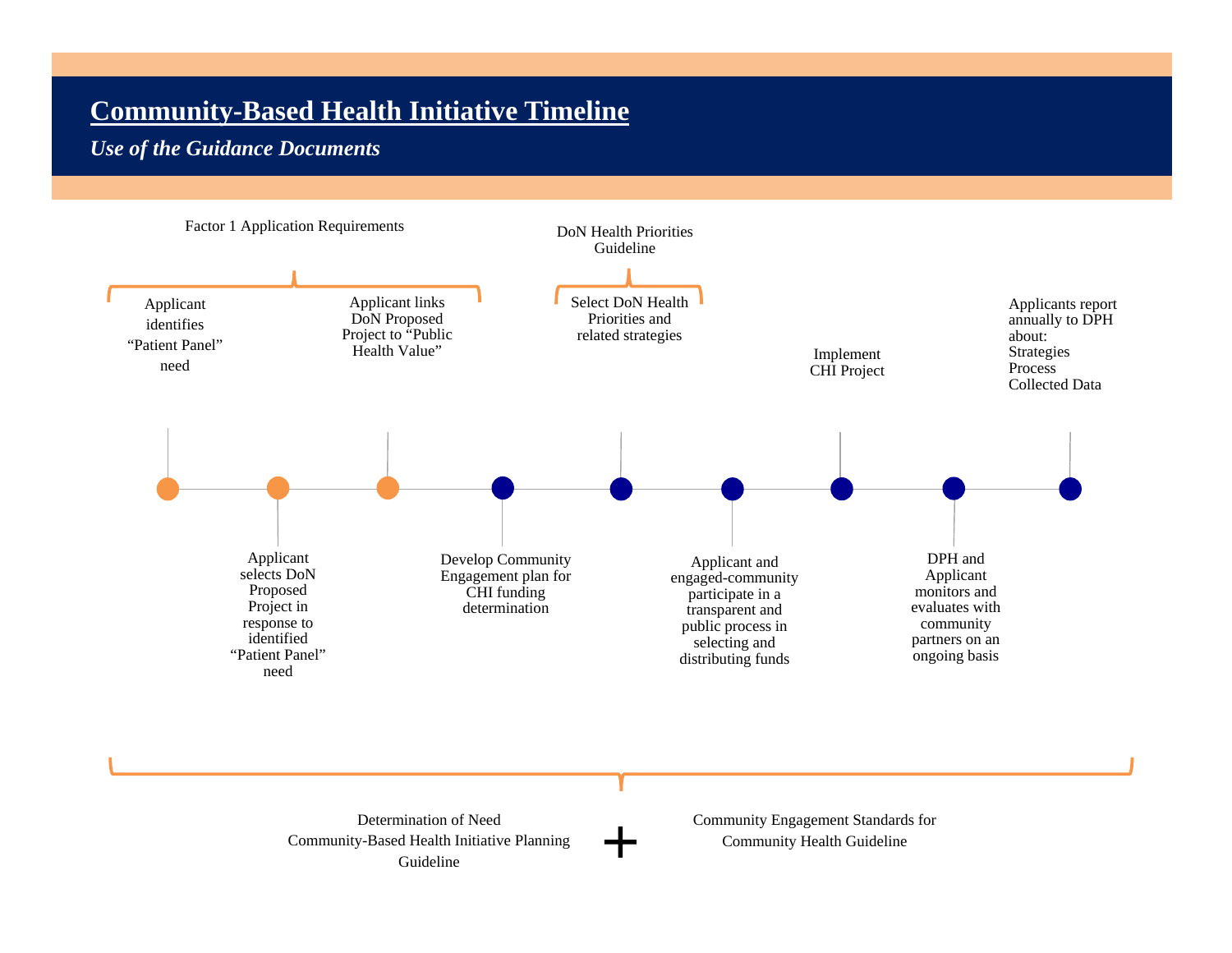# **Introduction**

The goal of the DoN process and the framework for the Department's analysis is to promote population health and increased public health value in terms of improved health outcomes, increased quality of life, and increased access to care at the lowest reasonable aggregate cost. In so doing, the Department hopes to incentivize competition with a public health focus, and to support the development of innovative health delivery methods and population health strategies. Applicants must provide sufficient evidence that a proposed project, on balance, is superior to alternative and substitute methods for meeting existing Patient Panel needs, including alternative evidence-based strategies and public health interventions.

Factors 2 and 6 require that DoN Applicants include plans for addressing state-defined Health Priorities through CHIs. CHIs support the principle that health care access alone is insufficient to improve community health and to tackle health care cost growth. Instead, the preponderance of evidence directs public health and health care stakeholders to focus not just on patient care, but on the community-wide strategies and initiatives that address the conditions where people live, work, and play which in turn provide a significant opportunity for long-term health care cost savings. Applicants must address the Massachusetts DPH goals of identifying, understanding, and improving the underlying and common SDH across the Commonwealth. The emerging emphasis by the larger health care market on SDH is fundamentally transforming public health and health care practice<sup>2</sup> and as further evidenced by MassHealth's Delivery System Reform Incentive Program (DSRIP) that funds accountable care organizations directly addressing SDH such as housing conditions. The CDC Health Impact Pyramid provides the clearest depiction of the population health effect gained by focusing on the SDH.<sup>3</sup>

## **Program Background and Purpose**

CHIs foster collaborations between Applicant institutions, state and local public health authorities, and a wide array of community partners to improve health outcomes and reduce health inequities by building community capacity to promote social determinants of good health across the Commonwealth.

In the context of the revised DoN Regulation, DPH engaged in a broad stakeholder engagement process 4 during which DPH outlined four (4) goals to maximize the impact of the CHI Program. The CHI Program goals include:

- 1. Appropriate community engagement throughout the planning, implementation, and evaluation of the CHI process;
- 2. Transparency in CHI decision-making;

1

<sup>2</sup> Kriseberg, K. Shift toward social determinants transforming public health work: Targeting causes of health disparities. The Nation's Health: July 2016 vol. 46 no. 5 1-21

<sup>3</sup> http://www.cdc.gov/policy/hst/hi5/

<sup>4</sup> For more information on the stakeholder engagement process, contact DPH's Office of Community Health Planning and Engagement at DONCHI@ state.ma.us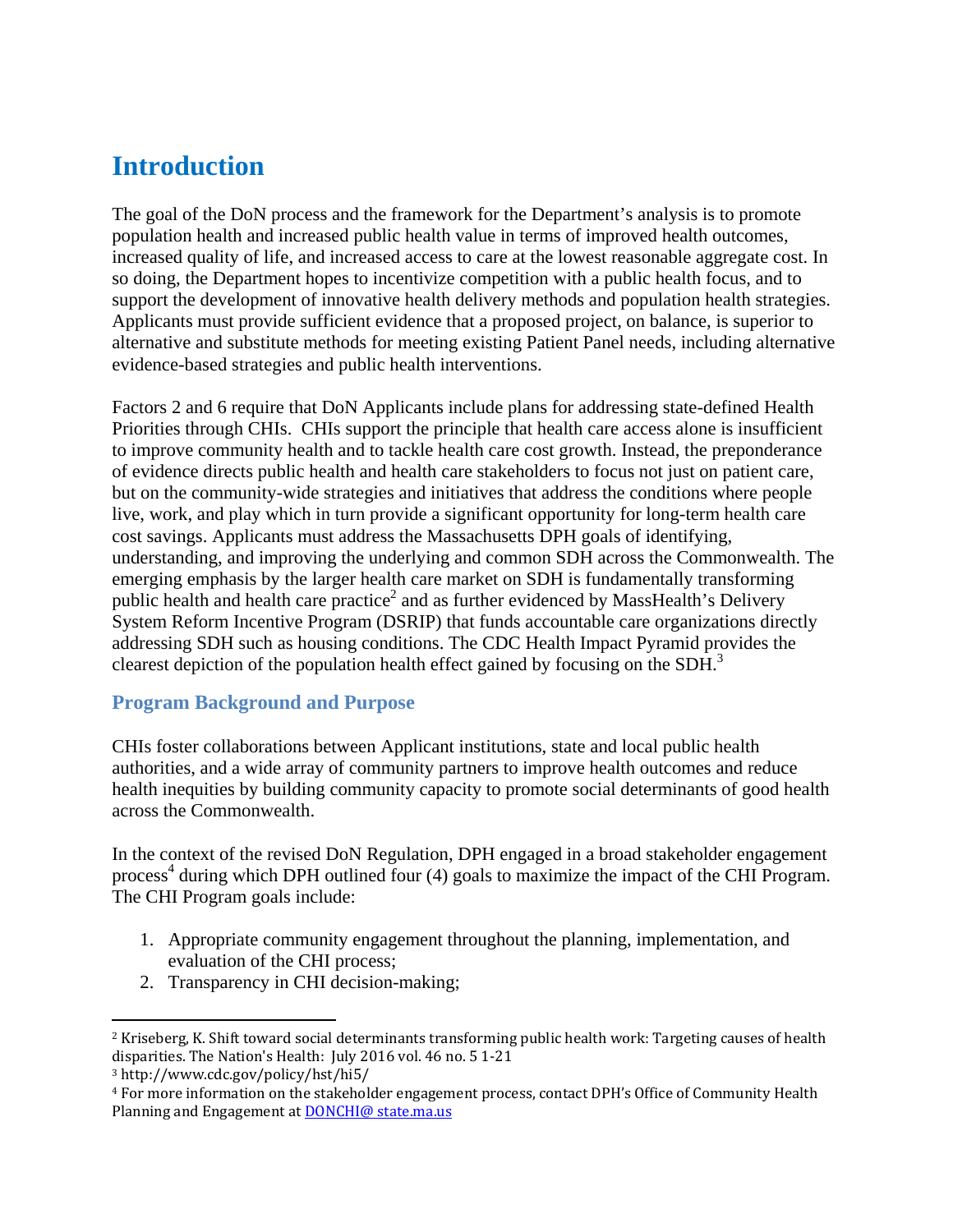- 3. Accountability for planned CHI activities; and,
- 4. Demonstrating community health impact through strategies and initiatives that influence the SDH and intentionally reduce health inequities.

To achieve these goals, this Guideline sets out the following:

- 1. Requirements and standards for community engagement.
- 2. Requirements and standards for implementing strategies that impact the DoN Health Priorities.
- 3. Requirements for contributing to a newly established CHI Statewide Initiative that responds to the historically unequal distribution of CHI resources across the Commonwealth.

Accordingly, the CHI Program has been redesigned to integrate CHI into broader community health planning activities, such as those supported by the AGOs Community Benefits guidelines and required by federal law. Alignment with these processes will be formalized in the planning and implementation of CHIs.

#### **The CHI Statewide Initiative**

The CHI Statewide Initiative extends the CHI program across the Commonwealth, addressing the historic realities that availability of CHI resources is uneven throughout the Commonwealth. The CHI Statewide Initiative encourages broad-based and multi-sector collaboration, including collaboration between Applicants.

The Statewide Initiative has three primary purposes:

- 1. To provide Local grants for Health Priority strategies and policy action in areas of the Commonwealth historically underserved by DoN CHI resources;
- 2. To provide support for regional and collaborative CHIP) processes across the Commonwealth; and,
- 3. To fund tools and resources to support system-wide and local evaluation of CHI programs.

#### **Applicable Regulation**

The DoN Regulation specifies CHI within DoN Factors 2 and 6 found at 105 CMR 100.210: *Determination of Need Factors*:

#### **(2) Health Priorities**

(a) The Applicant has sufficiently demonstrated that the Proposed Project will meaningfully contribute to the Commonwealth's goals for cost containment, improved public health outcomes, and delivery system transformation; and,

(b) The Department has determined, either: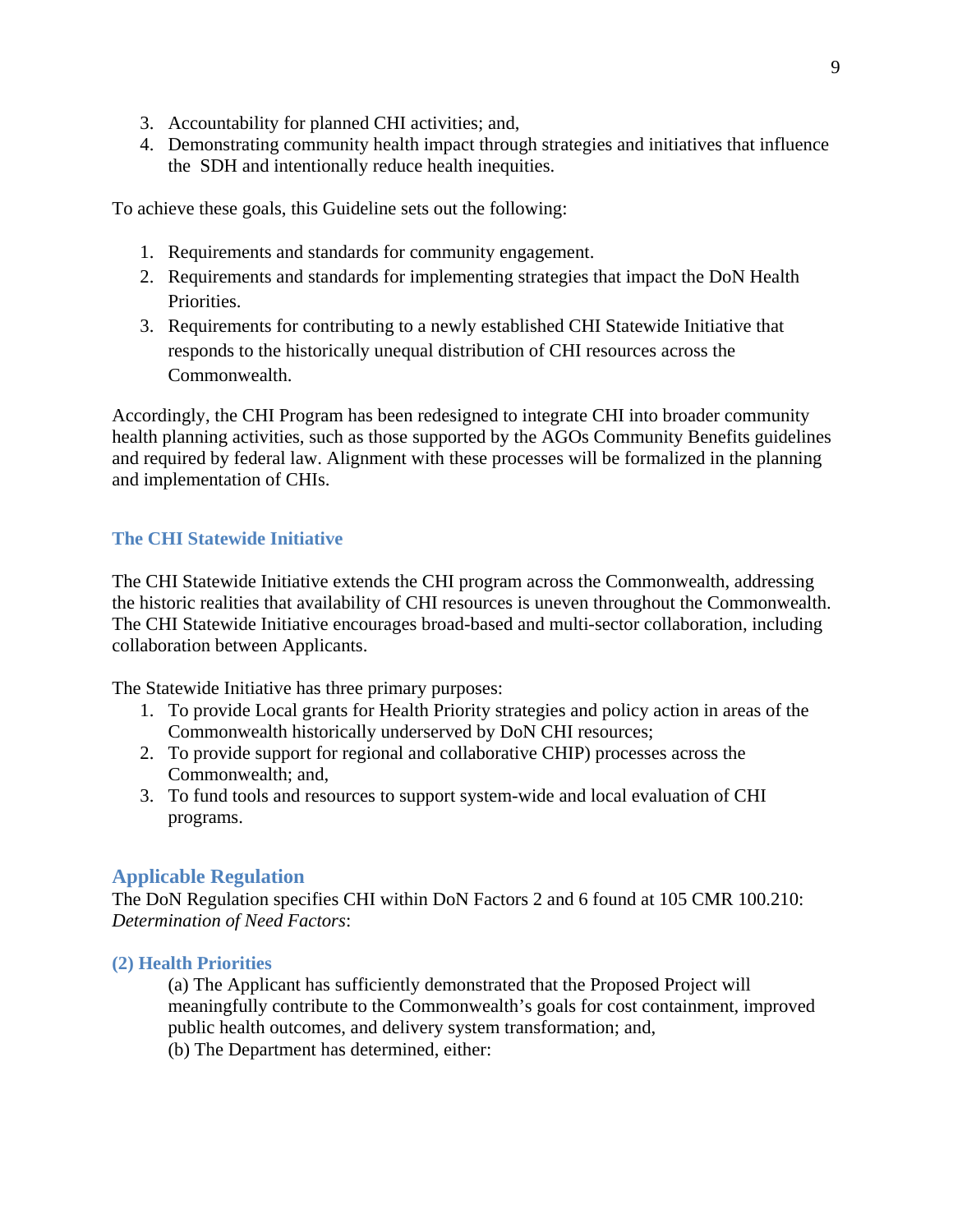(i) The Applicant's Proposed Project, in its entirety and without Disaggregation, meets one or more of the Health Priorities set out in Department Guideline, and therefore, is exempted from 105 CMR  $100.210(A)(6)$ ; or,

(ii) The Applicant has provided sufficient evidence that, or attestations to, the Applicant's proposed fulfillment of 105 CMR 100.210(A)(6) will sufficiently advance one or more of the Health Priorities set out in Department Guideline.

#### **(6) Community-Based Health Initiatives**

(a) For all Proposed Projects, consistent with M.G.L. c. 111, §25C, and unless otherwise specified within 105 CMR 100.000, the Department has approved the Applicant's proposed plans for fulfilling its responsibilities set out in the Department's Community-Based Health Initiatives Guideline. Said plans shall fund projects which address one or more of the Health Priorities; shall be documented and enforceable as a Condition of any Notice of Determination of Need issued pursuant to 105 CMR 100.000; and, for all Proposed Projects, unless otherwise specified within 105 CMR 100.000, such funding shall in total be greater than or equal to 5% of the total Capital Expenditure of the Proposed Project.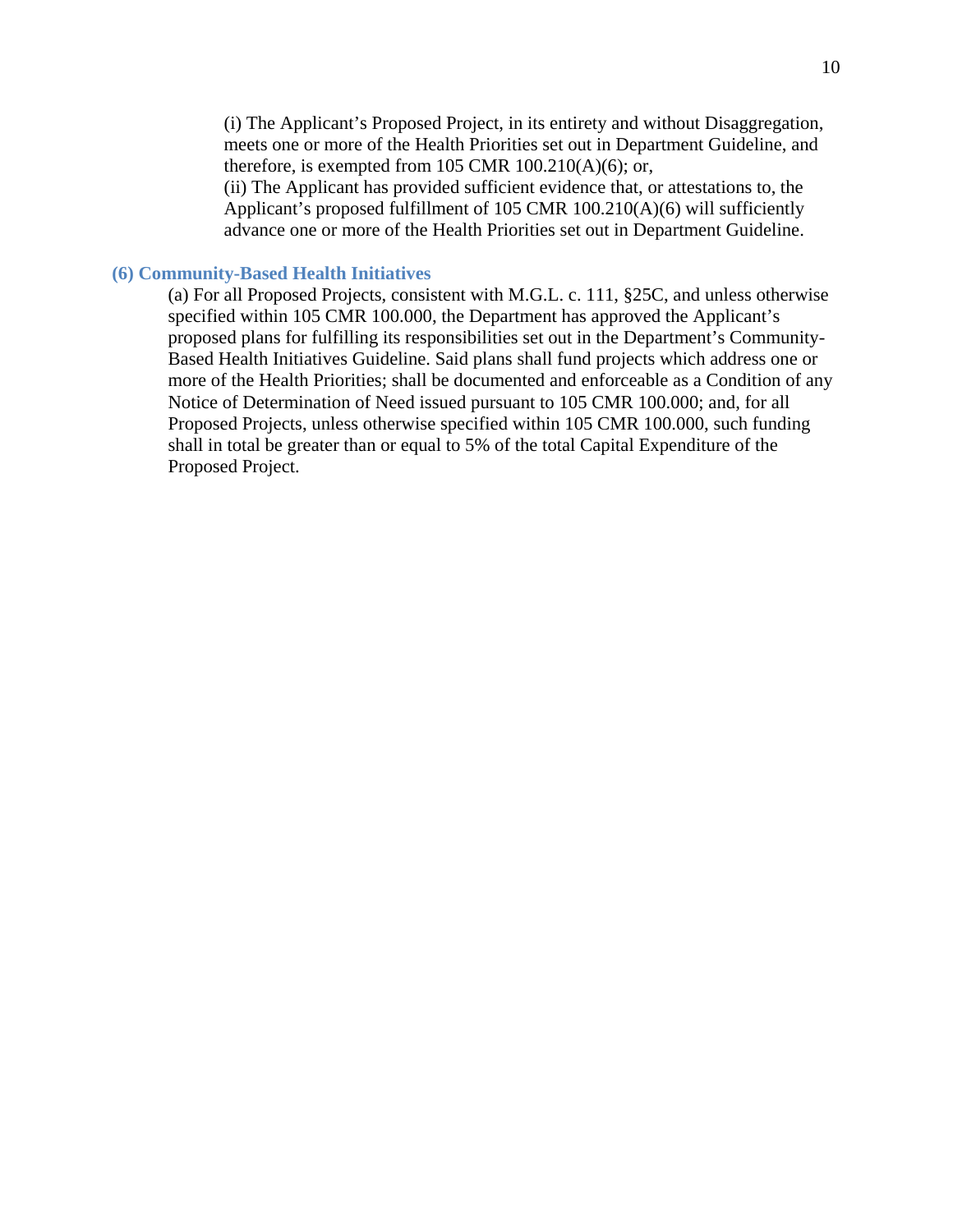# **CHI Program Expenditures – Factors 2 and 6**

This section of the Guideline provides a description of DPH's requirements for the minimum total amount of the CHI contribution, the time period associated with the CHI contributions, and a summary breakdown of minimum expectations based on the total amount of the proposed CHI contribution.

Expenditures must be "new money" and cannot replace programs that Applicants provide pursuant to the Community Benefits Guidelines of the AGO. In partnership with the AGO, DPH will monitor Applicants community benefits contributions to ensure compliance with this requirement.

#### **CHI Contribution**

The minimum total amount of the CHI contribution is, unless otherwise specified, set out as a Standard Condition as described in 105 CMR 100.310(J):

#### 100.310: *Standard Conditions*

(J) Unless explicitly exempted within 105 CMR 100.000, the terms and Conditions shall include descriptions of project(s), mutually agreed upon and approved by the Department, documenting the Holder's obligations pursuant to 105 CMR 100.210(A)(6). Said plan shall require the Holder to expend, over a five-year period, or any other period as specified by the Commissioner, an amount which in total shall be greater than or equal to 5% of the total Capital Expenditure of the approved project, except in cases where exemptions within 105 CMR 100.000 may apply. Said projects shall address one or more of the Health Priorities set out in Department Guidelines.

For Conservation Projects and Proposed Projects in which the Applicant is a Long-Term Care Facility, the contribution amount and duration and other requirements can be found at 105 CMR  $100.715(D)^5$ :

#### (D) *Other Conditions*

1

(1) A Notice of Determination of Need issued to a Holder resulting from an Application proposed on behalf of a Long-Term Care Facility made pursuant to 105 CMR 100.715(A) that is not deemed a Conservation Project by the Department shall be subject to the following Other Conditions:

(a) The Terms and Conditions shall include descriptions of project(s), mutually agreed upon and approved by the Department, documenting the Holder's obligations pursuant to 105 CMR 100.715(B). Said plan shall require the Holder to expend over a five-year period, or any other period as specified by the Commissioner, an amount which in total shall be greater than or equal to 3% of the total Capital Expenditure of the approved

<sup>5</sup> Please find the entire regulation here: http://www.mass.gov/courts/case-legal-res/law-lib/laws-bysource/cmr/100-199cmr/105cmr.html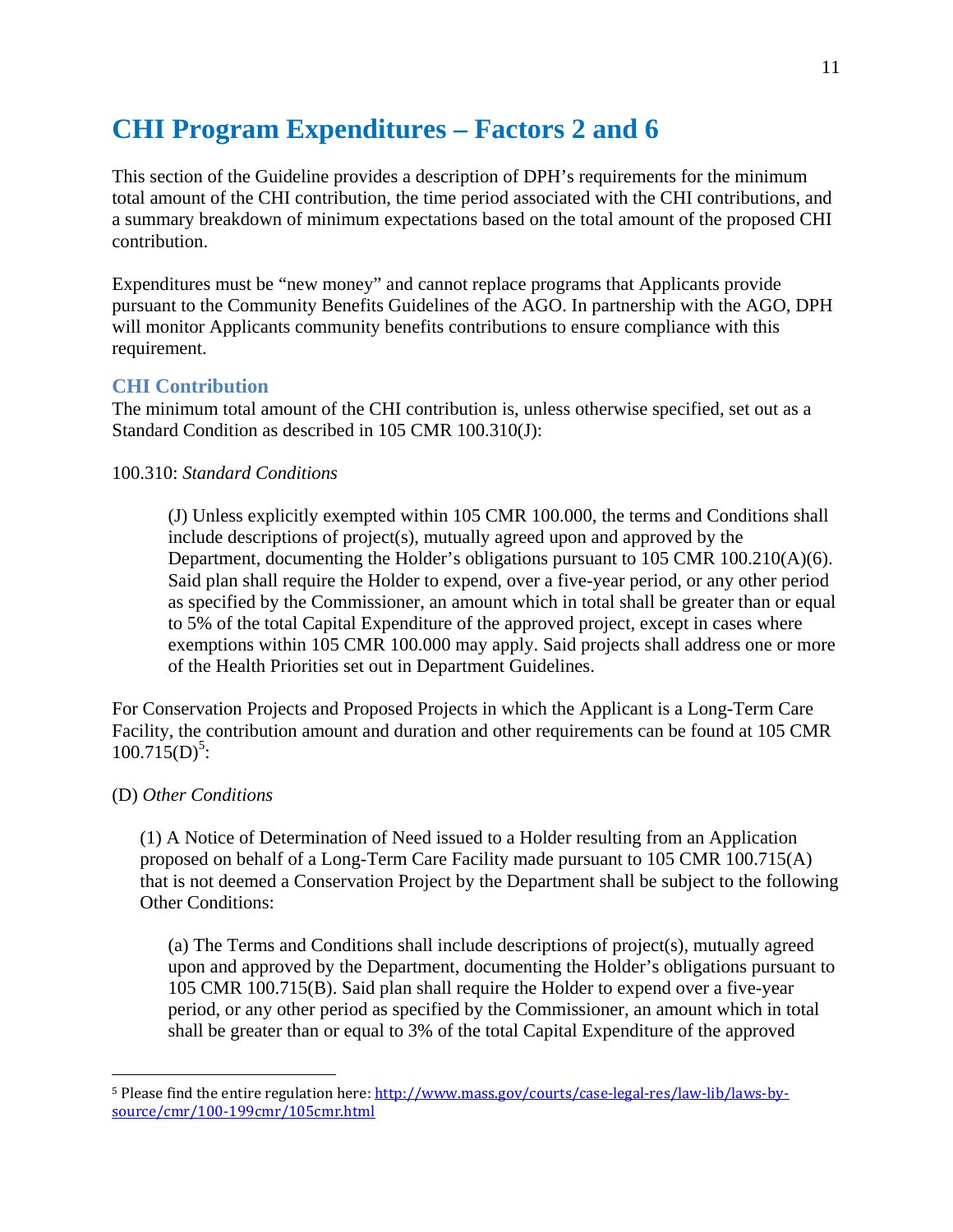project. Said projects shall address one or more of the Health Priorities set out in Department Guidelines.

(2) A Notice of Determination of Need issued to a Holder resulting from an Application for a Conservation Project proposed on behalf of a Health Care Facility other than a Long-Term Care Facility made pursuant to 105 CMR 100.715(A) shall be subject to the following Other Condition(s):

(a) The Terms and Conditions shall include descriptions of project(s), mutually agreed upon and approved by the Department, documenting the Holder's obligations pursuant to 105 CMR 100.715(B). Said plan shall require the Holder expend over a five-year period, or any other period as specified by the Commissioner, an amount which in total shall be equal to 2.5% of the total Capital Expenditure of the approved project. Said projects shall address one or more of the Health Priorities set out in Department Guidelines.

(3) A Notice of Determination of Need issued to a Holder resulting from an Application for a Conservation Project proposed on behalf of a Long-Term Care Facility made pursuant to 105 CMR 100.715(A) shall be subject to the following Other Condition(s):

(a) The Terms and Conditions shall include descriptions of project(s), mutually agreed upon and approved by the Department, documenting the Holder's obligations pursuant to 105 CMR 100.715(B). Said plan shall require the Holder expend over a five-year period, or any other period as specified by the Commissioner, an amount which in total shall be equal to 1% of the total Capital Expenditure of the approved project. Said projects shall address one or more of the Health Priorities set out in Department Guidelines.

#### *In summary:*

- All DoN projects except Transfers of Ownership, Conservation Projects, or projects on behalf of a Long-Term Care Facility: 5% of the total maximum capital expenditure.
- Projects on behalf of a Long-Term Care Facility, except for those deemed Conservation Projects: 3% of the total maximum capital expenditure.
- Conservation Projects, except on behalf of a Long-Term Care Facility: 2.5% of the total maximum capital expenditure.
- Conservation Projects on behalf of a Long-Term Care Facility: 1% of the total maximum capital expenditure.

#### **CHI Funding Formula for Hospitals**

Standard Condition 100.310(J) will be implemented according to a funding formula that will provide resources for local implementation of strategies designed to impact the DoN Health Priorities, as well as resource support for the CHI Statewide Initiative.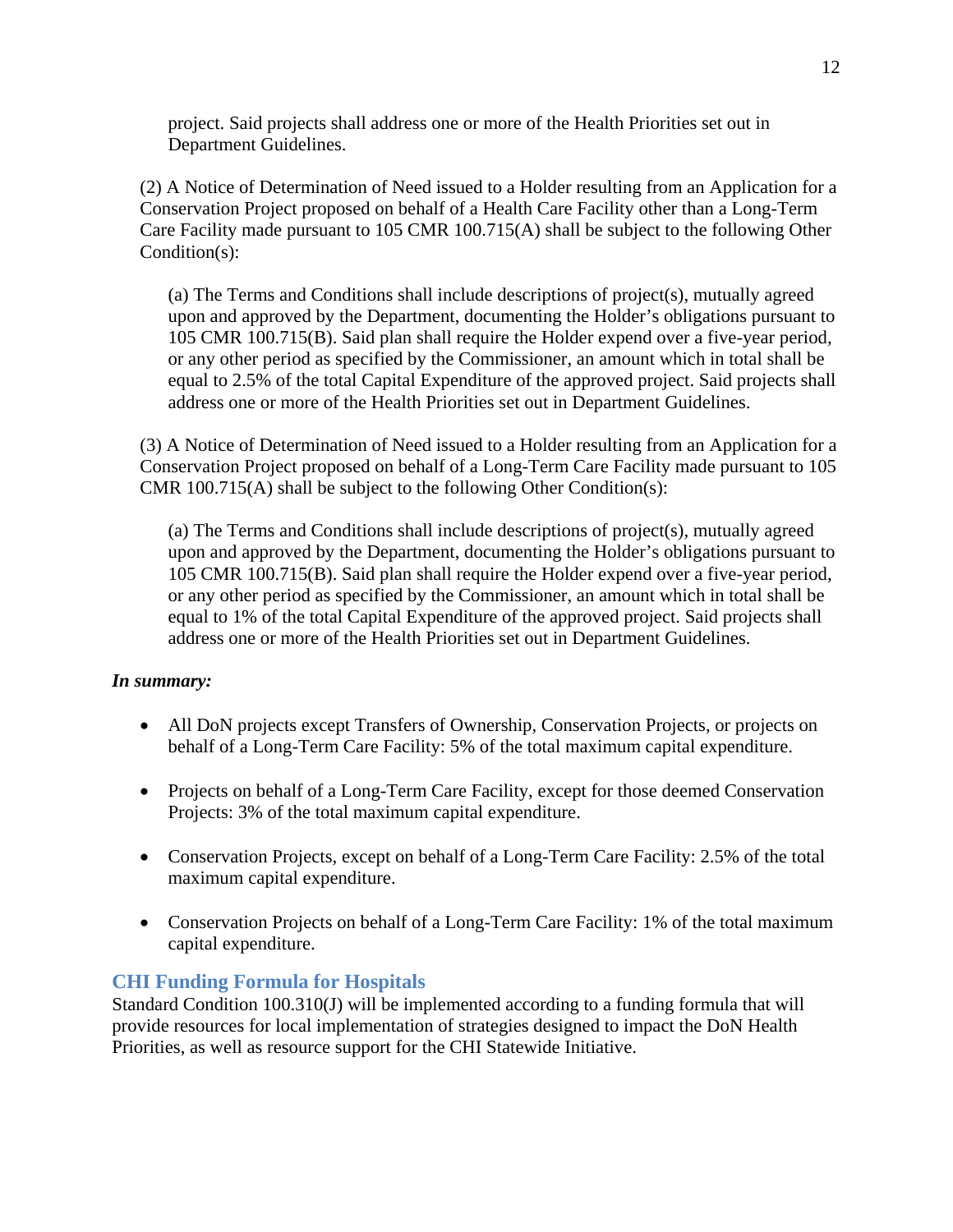To implement the CHI Statewide Initiative, Applicants are required to contribute to this common fund according to the following formula:

## **For CHI Projects that total \$500,000 or more:**

- 1. 75% of funding will be dedicated to local approaches to the Health Priorities; and,
- 2. 25% of funding will be dedicated to the CHI Statewide Initiative.

## **For CHI Projects that total \$500,000 or less:**

- 1. 90% of funding will be dedicated to local approaches to the Health Priorities; and,
- 2. 10% of funding will be dedicated to the CHI Statewide Initiative.

# **Local CHI Contribution Expenditure Period and Timing of Payments**

DPH encourages Applicants to develop a funding plan that meets local CHI planning and objectives. Total funding years, up to a maximum of eight (8) years, and uneven annual allocations may be negotiated; however, DPH will only approve longer expenditure periods that are based on well-articulated community health planning and implementation needs. The *DoN Health Priorities Selection* form will be used by the Applicant to describe the total number of funding years and the yearly allocations desired for DPH review and approval. CHI payments will begin based on the following schedule:

- 1. Negotiated contributions allocated for Applicant administrative costs should be made available immediately following Public Health Council approval.
- 2. Contributions supporting local strategies responding to the DoN Health Priorities will be made available within 3-12 months of Public Health Council approval based on the size of the CHI project and as described in *Table 1* (p.19).

# **CHI Contribution Timing for the CHI Statewide Initiative**

Contributions to the Statewide CHI Initiative will be made in full immediately following Public Health Council approval (e.g. 25% of the total CHI requirement for CHI Projects totaling \$500,000 or more will be made in full to the CHI Statewide Initiative host organization).

## **Allowable Expenses for Local CHI's Expenditures**

Local CHI expenditures will be directed to support evidence-informed strategies that meet DPH criteria as described in the *DoN Health Priorities Guideline*. The DoN Health Priorities (*See Figure 1*) are six (6) common SDH that impact communities across the Commonwealth. They are:

- 1. **Built Environment**: physical parts of where we live, work, travel and play including transportation, buildings, streets and open spaces;
- 2. **Education**: a person's educational attainment, or the years or level of overall schooling a person has;
- 3. **Employment**: availability of safe, stable, quality, well-compensated work for all people;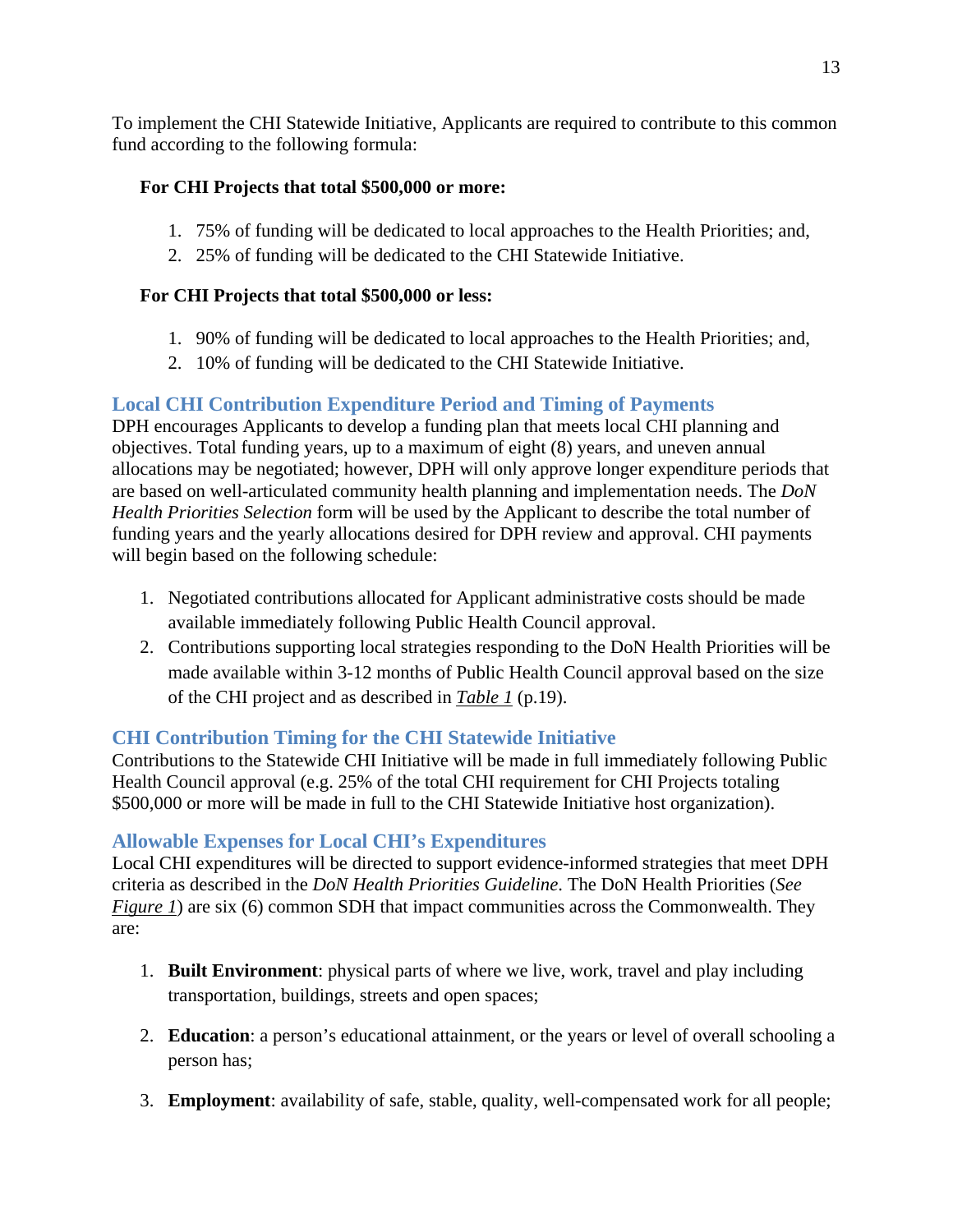- 4. Housing: creation and maintenance of safe, quality, affordable living accommodations for all people;
- 5. Social Environment: a community's social conditions and cultural dynamics; and,
- 6. Violence: intentional use of force or power, threatened or actual, against oneself, another person, or against a group or community.



Figure 1: DoN Health Priorities

Applicants are strongly encouraged to choose strategies that impact both the DoN Health Priorities and current Executive Office of Health and Human Service (EOHHS) and DPH Focus Issues. Currently, DPH is highlighting Substance Use Disorders, Housing Stability/Homelessness, Mental illness and mental health, and Chronic disease prevention with a focus on cancer, heart disease and diabetes. Applicants will be directed to demonstrate how these issues were assessed in their local CHNAs and if choosing to fund strategies with a different focus, will need to provide a data informed justification for those decisions (See the *DoN Health Priorities Guideline*).

Figure 2: EOHHS Priorities



**Massachusetts EOHHS Priorities**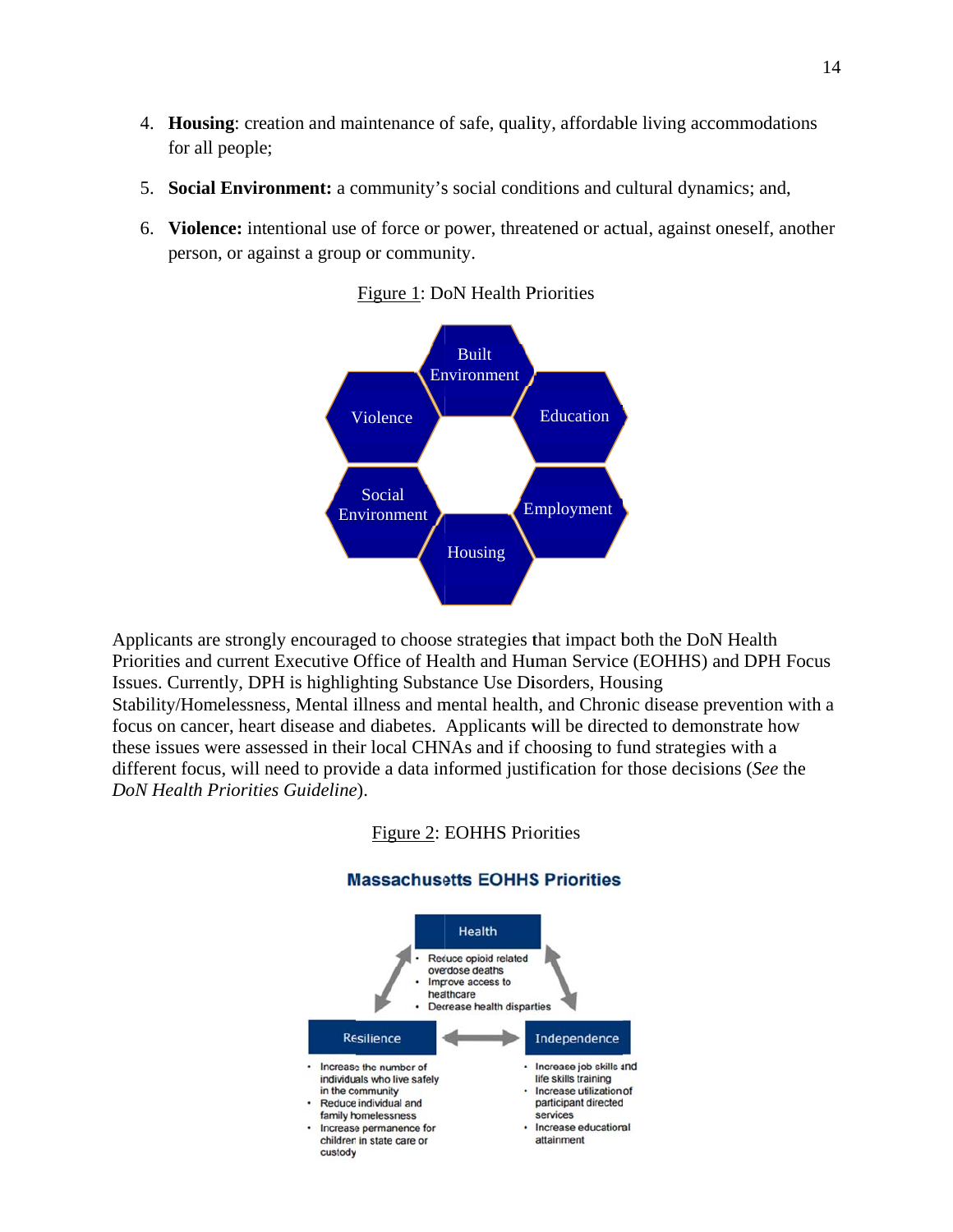As described in the *CHI Planning and Implementation Steps* section of this document (p.25), Applicants will complete the *DoN Health Priorities Selection* form and will submit this form to DPH for review and approval.

#### **Community-Based Health Initiative Expenditure Plans and Allowable Expenses**

CHI expenditures fosters collaborations between Applicant institutions, state and local public health authorities, and a wide array of community partners to improve health outcomes and reduce health inequities by building community capacity to promote social determinants of good health across the Commonwealth. These strategies are locally determined with the choice of issues and strategies coming from local CHNA/CHIPs. The *DoN Health Priorities Guideline* describes the strategy selection criteria that DPH requires Applicants to follow. Applicants will use the *DoN Health Priority Selection* form to assign specific dollar allocations in support of the chosen strategies. The process to fund organizations to implement the chosen strategies must be open and transparent. In most cases, the Applicant will develop an open process such as a request for proposal process. Depending upon on the total amount of the CHI, Applicants may propose to DPH alternative plans to fund organizations, so long as they ensure necessary transparency in decision making.

For more information on the expectations and requirements based on the amount of the CHI see *Table 1: CHI Funding Tiers and Community Engagement Requirements* (p.19). In all cases, funded organizations must be either non-profit or governmental entities. If the Applicant proposes funding organizations that do not hold non-profit or governmental status, the Applicant shall submit to DPH for approval a written explanation detailing the reasons why other organization types should be considered.

#### **Other allowable expenditures:**

- In some cases, implementation of the DoN Health Priorities at the local level may require allocations to the local health authority in support of the 10 Essential Public Health Services<sup>6</sup>, specifically for services related to monitoring health status to identify community health problems, and mobilizing community partnerships to identify and solve health problems. Support for the local health authority for these functions is directly related to DPHs goal of ensuring high-quality CHNA/CHIP activities that are the basis CHI related decisions. In some cases, Applicants may decide that to meet DPH's standards, direct support of the local health authority is necessary. Directly funding the local health authority for these specific services may be allowable with justification.
- Depending upon the total amount, as described in *Table 1: CHI Funding Tiers and Community Engagement Requirements* (p.19), administrative costs to support competitive bidding processes may be allowed.
- Stipends for community-based organizations and/or residents that are recruited to join an Applicant's CHI advisory committees (planning committees and/or allocation committees) required under these Guidelines. This does not apply to participation on a hospitals community benefits advisory committee, board of directors, or other ongoing boards.

 $\overline{a}$ 

<sup>6</sup> http://www.cdc.gov/nphpsp/essentialservices.html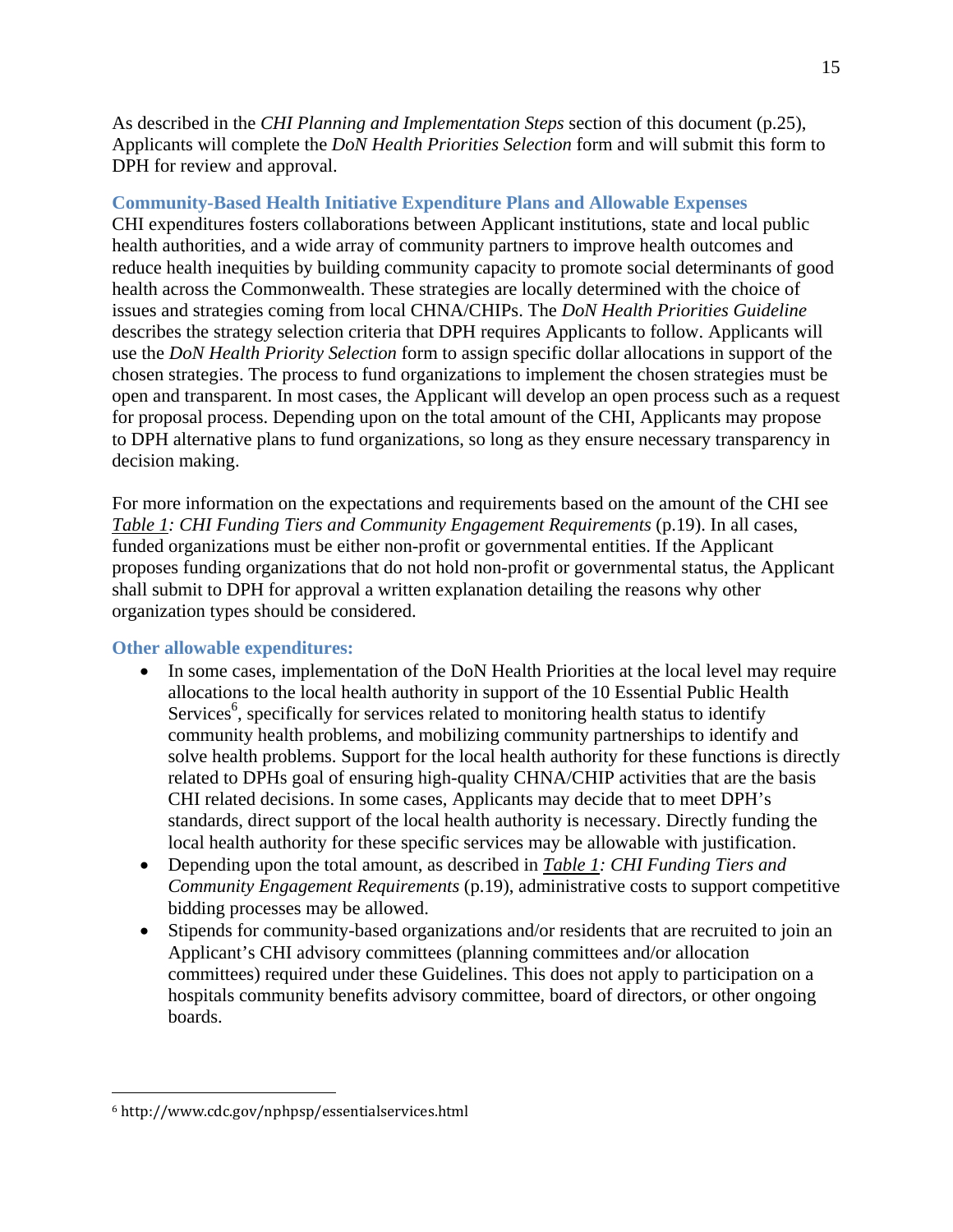#### **"Pooled" Funding Option**

In order to build collective impact around the DoN Health Priorities through shared support of strategies, DPH may allow Applicants to "pool" CHI resources with other CHI resources previously approved by the Department, including under other DoNs and by other Applicants and/or Holders. The act of pooling CHI resources may be allowed under the following restrictions:

- Evidence of a coordinated and cross-health care system CHIP process *and* the existence of a CHIP Coordinating organization to administer and implement the "pooled" funding; and,
- Robust compliance with DPH's *Community Engagement Standards for Community Health Planning Guideline*; and,
- All funded activities from the "pooled" resources must meet DPH's *DoN Health Priority Guideline*.

#### **Non-Allowable Expenditures**

CHIs are required to fund community-based strategies to address the Health Priorities. As such, CHI expenditures shall not be directed to:

- Medical treatments that fall within the customary scope of the Applicant's activities;
- Clinical/community linkage programs designed solely to address the Applicant's existing or future Patient Panel;
- Capital and operating expenses for medical programs based at the Applicant institution or its Affiliated Health Care Facilities;
- Costs of transportation to/from the Applicant's institutions and services, except when necessary to accomplish the objectives of a specific CHI strategy;
- If a particular service or intervention is eligible to be covered by any insurer including MassHealth (including flexible service spending) or Medicare, CHI funds cannot be used to cover that service or intervention;
- Costs associated with developing or expanding interpretive services required as a condition of a Notice of Determination of Need by the DPH Office of Health Equity;
- Funding support for CHIP Coordinating organizations, as DoN funding for CHIP Coordinating organizations will be determined through the CHI Statewide Initiative and therefore not a component of local CHI determinations. If the CHI Statewide Initiative does *not* fund a CHIP Coordinating organization (as will be the expectation for regions that regularly have DoN projects) in the Applicant's region, CHIP coordination will need to be supported through community benefits or other resources.

## **CHI Statewide Initiative Description and Applicant Responsibilities**

The Statewide Initiative has three primary purposes:

- 1. To provide Local grants for Health Priority strategies and policy action in areas of the Commonwealth and for populations historically underserved by DoN CHI resources;
- 2. To provide support for regional and collaborative Community Health Improvement Planning (CHIP) processes across the Commonwealth; and,
- 3. To fund tools and resources to support system-wide and local evaluation of CHI programs.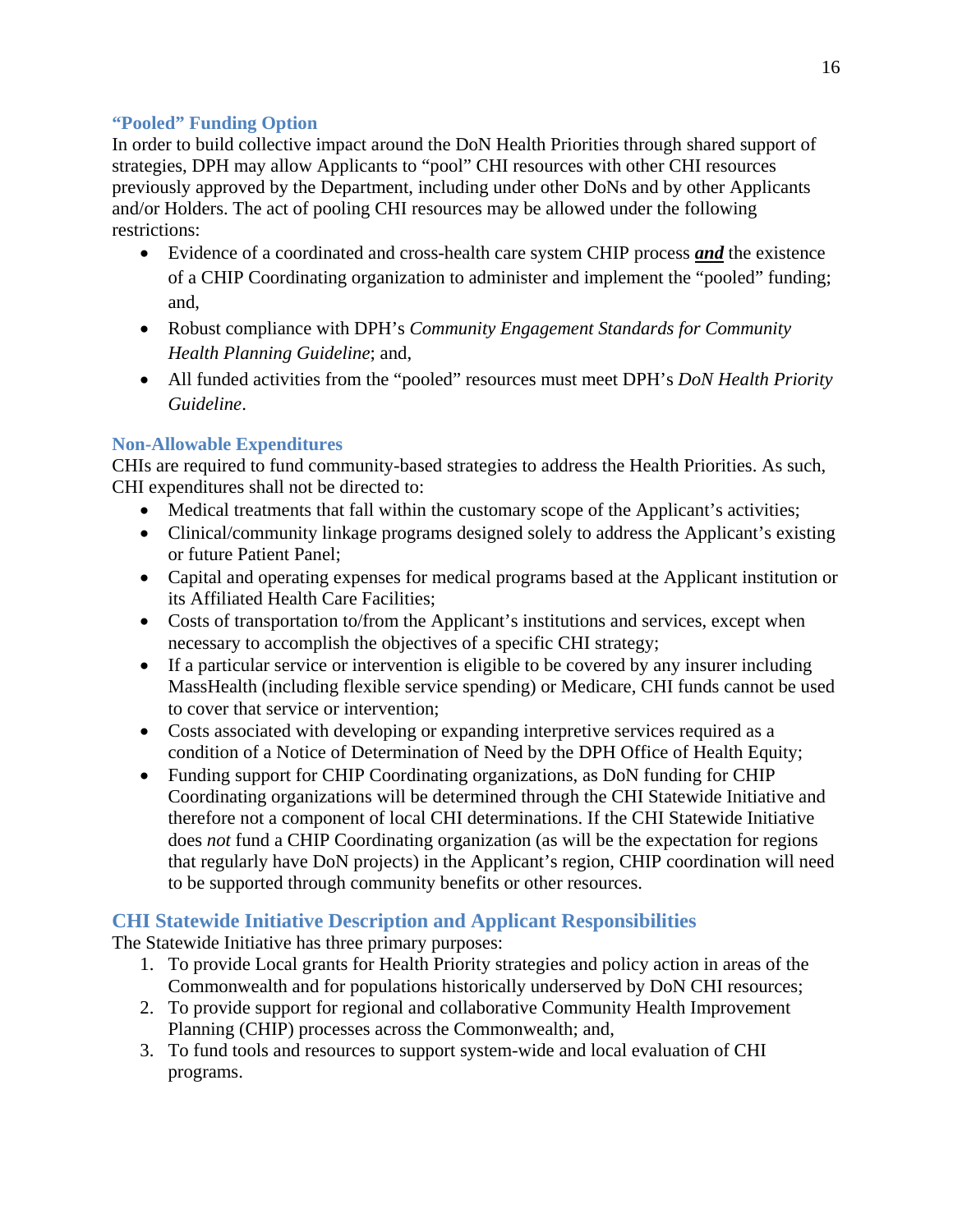Applicants' responsibilities are to fund the CHI Statewide Initiative according to the schedule provided in this document (p.13) and to participate in the CHIP Coordinating activities that will be funded through the initiative.

#### **CHI Statewide Initiative Operations**

DPH will establish a CHI Statewide Initiative Advisory Committee (Advisory Committee) which will advise DPH on matters related to CHI processes and the DoN Health Priorities. The DPH Commissioner will appoint fifteen (15) members to this committee from organizations and stakeholders representing the following interests:

- Local Public Health Departments/Boards of Health;
- Hospitals;
- Community Health Centers;
- Community organizations that conduct community needs assessments, including community action agencies, area agencies on aging, regional planning agencies, and health coalitions;
- Organizations representative of the six (6) DoN Health Priorities.

The Advisory Committee's role will be limited to providing guidance and feedback to DPH as a deliberative body, except as otherwise noted below.

The first task of the Advisory Committee will be to advise DPH in establishing a competitive process for choosing an organization to host the CHI Statewide Initiative. There will be one organization chosen with input by the Advisory Committee to implement the goals of the CHI Statewide Initiative. The Advisory Committee will support decisions regarding this selected organization's structure, staffing plan, and annual budget. It is anticipated that the CHI Statewide Initiative will be functional by Calendar Year 2018, dependent on available DoN CHI funds.

The Advisory Committee will establish criteria and processes in order for the CHI Statewide Initiative host organization to implement the three goals of the initiative:

- 1. **Local grants for DoN Health Priority strategies** and policy action in areas of the Commonwealth and for populations historically underserved by DoN CHI resources:
	- o Criteria will include but not be limited to identification of priority communities/populations based on need and whether there are available CHI resources in the region; and,
	- o Grants will be made available to priority communities/populations through a competitive process determined by the Advisory Committee.
- 2. **Resource support for regional and collaborative Community Health Improvement Planning** processes across the Commonwealth (CHIP Coordinating Organizations):
	- o The Advisory Committee will develop a competitive process that allows for CHIP Coordinating Organizations to be defined by local and regional partners across the Commonwealth. The Advisory Committee will establish criteria for which regions of the Commonwealth are eligible to receive resource support with the expectation that areas of the Commonwealth that have higher amounts of local CHI resources will not be eligible; and,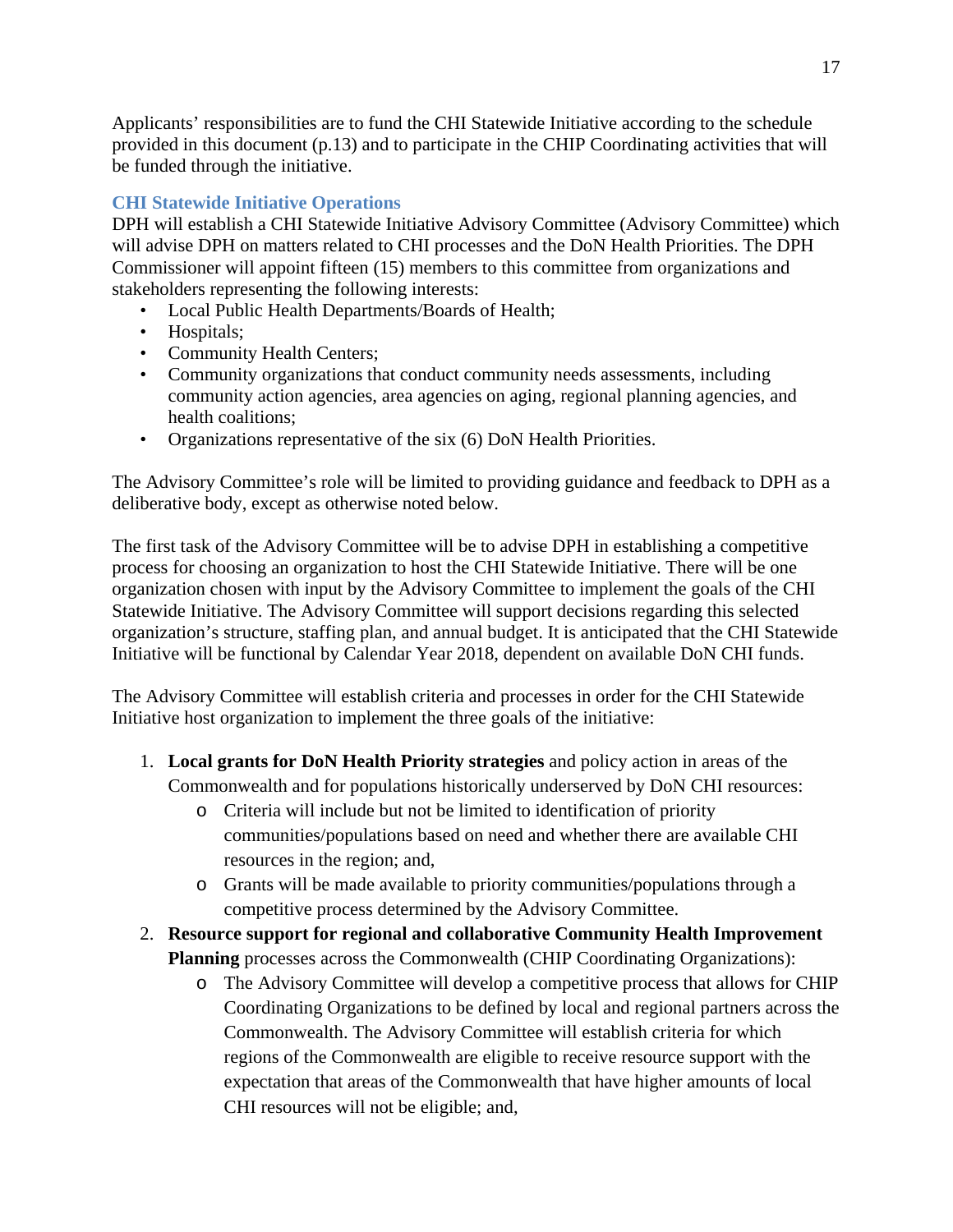- o CHIP Coordinating Organizations will be expected to coordinate regular CHNA/CHIP processes and ensure that DPH community engagement standards are met.
- 3. **CHI system-wide evaluation** to include tools and resources for local evaluation of CHI programs. Tasks will include:
	- o Developing system-wide evaluation questions and objectives;
	- o Collecting system-wide information and developing annual reports;
	- o Creation of tools and resources for local evaluation of Health Priority strategies and the provision of technical assistance; and,
	- o Assisting with review of community engagement plans with DPH staff.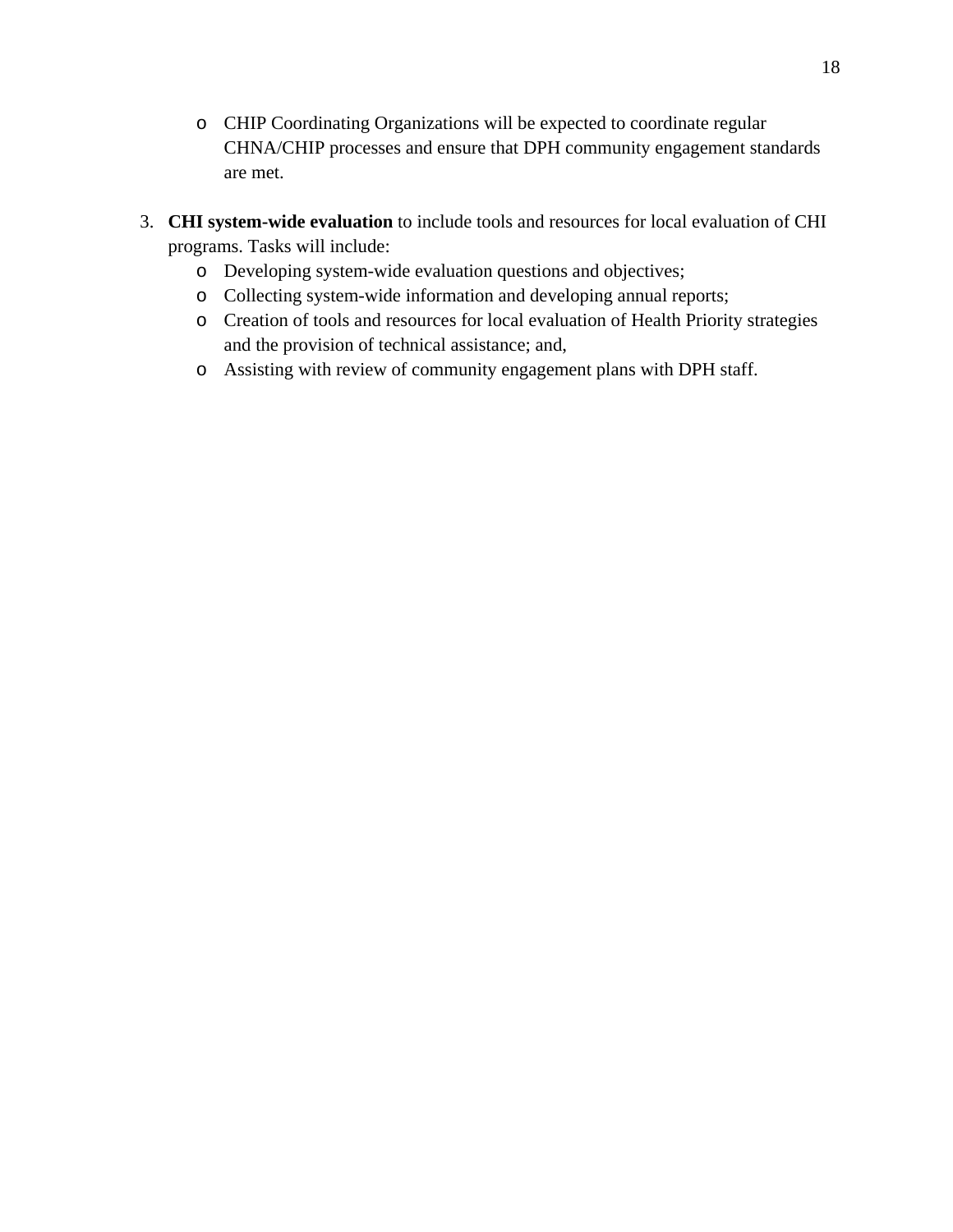# **Table 1: CHI Funding Tiers and Community Engagement Requirements for Hospitals**

| <b>Tier</b>    | <b>CHI</b> Total<br>Amount | Demonstration of Community Engagement for establishing local health<br>needs assessment and local issue priorities                                                                                                                                                                                                                                                                                                                                                                                                                                                                                                                                                                                                                                                                                                                                                                                                                                                                                                                                                                                                                                                                                   | Demonstration of Community Engagement and<br>Transparency in decision-making for Health Priority<br>strategy selection                                                                                                                                                                                                                                                                                                                                                                                                                                                                                                                                                                                                                                                                                                                                                                                                                                                                                                                                                                                                                              | Allowable<br>Applicant<br><b>Administrative Costs</b>                        |
|----------------|----------------------------|------------------------------------------------------------------------------------------------------------------------------------------------------------------------------------------------------------------------------------------------------------------------------------------------------------------------------------------------------------------------------------------------------------------------------------------------------------------------------------------------------------------------------------------------------------------------------------------------------------------------------------------------------------------------------------------------------------------------------------------------------------------------------------------------------------------------------------------------------------------------------------------------------------------------------------------------------------------------------------------------------------------------------------------------------------------------------------------------------------------------------------------------------------------------------------------------------|-----------------------------------------------------------------------------------------------------------------------------------------------------------------------------------------------------------------------------------------------------------------------------------------------------------------------------------------------------------------------------------------------------------------------------------------------------------------------------------------------------------------------------------------------------------------------------------------------------------------------------------------------------------------------------------------------------------------------------------------------------------------------------------------------------------------------------------------------------------------------------------------------------------------------------------------------------------------------------------------------------------------------------------------------------------------------------------------------------------------------------------------------------|------------------------------------------------------------------------------|
| T <sub>1</sub> | $<$ \$500K                 | To ascertain compliance with DPH Community Engagement standards, the<br>Applicant shall submit:<br>1. Current IRS Form, 990 Schedule H CHNA/CHIP and/or current<br>CHNA/CHIP submitted to Massachusetts AGO's Office;<br>Community Engagement Self-assessment form; and,<br>2.<br>3.<br>Community Engagement Stakeholder Assessment forms.<br>A corrective action plan may be required by DPH and developed by the<br>Applicant.                                                                                                                                                                                                                                                                                                                                                                                                                                                                                                                                                                                                                                                                                                                                                                     | The Applicant shall choose a DoN Health Priority strategy(ies)<br>from the Schedule H CHNA/CHIP and/or current<br>CHNA/CHIP submitted to Massachusetts AGO's Office in<br>consultation with community benefits board, or equivalent,<br>which must include engagement of the local health authority in<br>decision-making.<br>The Applicant may choose a "Pooled Funding" option subject<br>to DPH approval.<br>The Applicant shall publicly post the funding plan to allow for<br>public comment, or shall conduct a public request for proposal<br>(RFP) process.<br>The Applicant shall provide annual reports as required by<br>DPH.                                                                                                                                                                                                                                                                                                                                                                                                                                                                                                            | Up to 4% of total CHI<br>amount, but only if<br>conducting a RFP<br>process. |
| T <sub>2</sub> | \$500K-\$4M                | To ascertain compliance with DPH Community Engagement standards, the<br>Applicant may demonstrate to DPH that an existing CHNA/CHIP meets the<br>standards and shall submit:<br>1. Current IRS Form 990, Schedule H CHNA/CHIP and/or current<br>CHNA/CHIP submitted to Massachusetts AGO's Office;<br>2. Community Engagement-Self Assessment form; and,<br>Community Engagement Stakeholder Assessment forms which shall<br>include description of the CHI Advisory Committee<br>A corrective action plan may be required by DPH that could result in the<br>development of a Community Engagement Plan by the Applicant<br>(OR)<br>To ascertain compliance with DPH community engagement standards, the<br>Applicant may determine that an existing CHNA/CHIP does not meets the<br>standards and shall submit:<br>1. Current IRS Form 990, Schedule H CHNA/CHIP and/or current<br>CHNA/CHIP submitted to Massachusetts AGO's Office; and,<br>Community Engagement-Self Assessment form; and,<br>2.<br>Community Engagement Stakeholder Assessment forms; and,<br>3.<br>Community Engagement Plan form<br>4.<br>A corrective action plan may be required by DPH and developed by the<br>Applicant. | The Applicant shall develop a CHI Advisory Committee that<br>shall select the DoN Health Priority strategies from the<br>CHNA/CHIP. Such advisory committee shall include<br>representation and decision-making roles as described in the<br>Community Engagement for Community Health Planning<br>Guideline.<br>The Applicant shall submit the DoN Health Priority Strategy<br>Selection form to DPH for approval and using the approved<br>Community Engagement Plan or DPH corrective action<br>requirements, the Applicant shall report on community<br>engagement activities within 6 months of receipt of a duly-<br>approved Notice of Determination of Need.<br>Following DPH approval of the <i>DoN Health Priority Strategy</i><br>Selection form, the Applicant shall develop an Allocation<br>Committee to conduct an RFP process to be completed within<br>6 months of receipt of a duly-approved Notice of<br>Determination of Need.<br>The Applicant shall provide annual reports as required by<br>DPH.<br>The Applicant may choose a "Pooled Funding" option subject<br>to DPH approval (for part of or for the whole CHI amount). | Up to 3% of total CHI<br>amount.                                             |

| Costs                      | <b>Timing of Funds Disbursement</b>                                                                                                                                                                                                                                                                                            |
|----------------------------|--------------------------------------------------------------------------------------------------------------------------------------------------------------------------------------------------------------------------------------------------------------------------------------------------------------------------------|
| <b>CHI</b><br>$\mathbf{f}$ | The Applicant shall make funds available for<br>disbursement within three (3) months of<br>receipt of a duly-approved Notice of<br>Determination of Need.<br>If conducting a RFP process, the Applicant<br>shall publicly release the RFP within 3 months<br>of receipt of a duly-approved Notice of<br>Determination of Need. |
| <b>CHI</b>                 | The Applicant shall make funds available for<br>disbursement within 6 months of receipt of a<br>duly-approved Notice of Determination of<br>Need or upon completion of RFP process.                                                                                                                                            |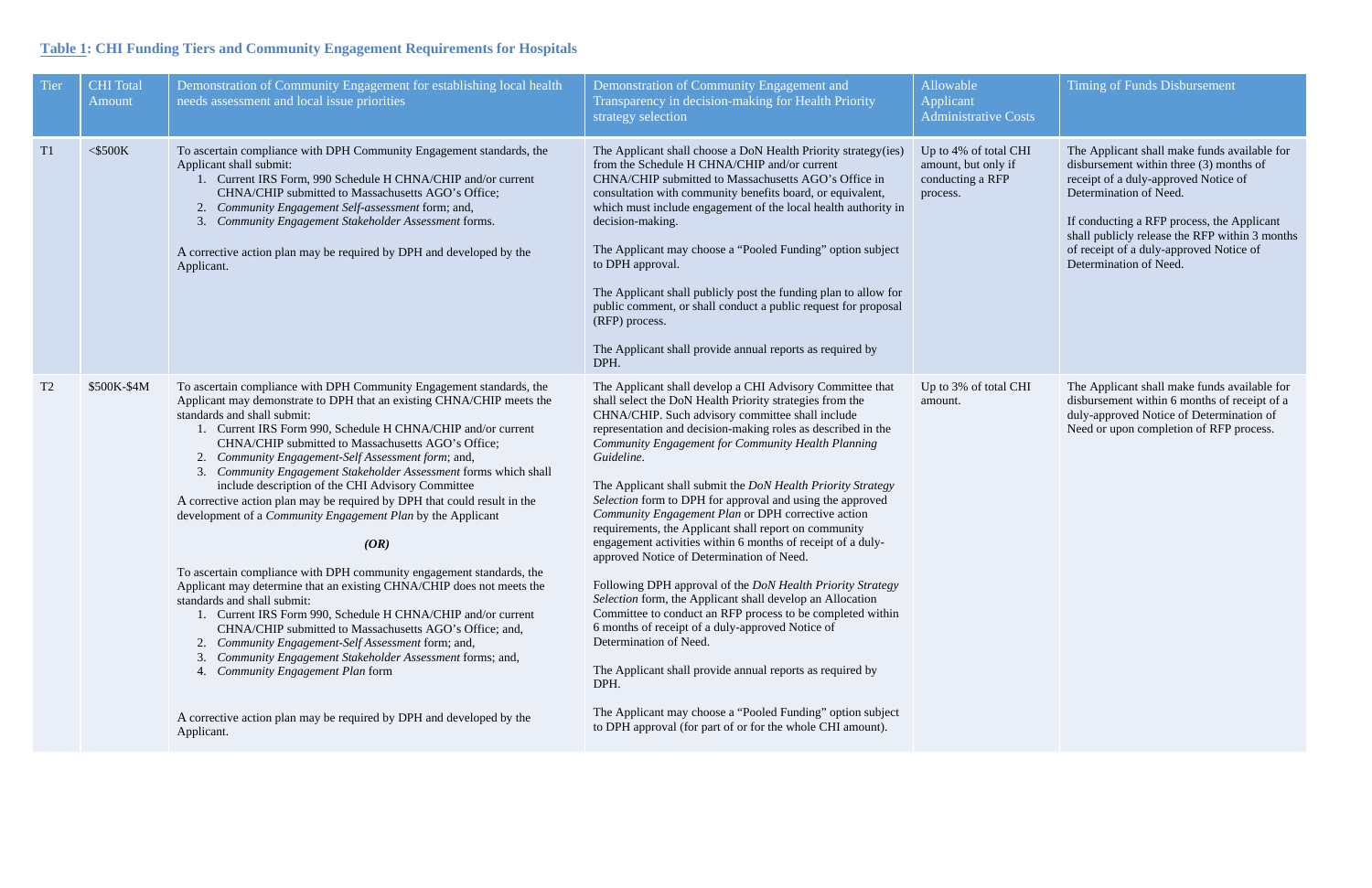| T <sub>3</sub> | $>\$4M$ | To ascertain compliance with DPH Community Engagement standards, the<br>Applicant shall submit:<br>Current IRS Form 990, Schedule H CHNA/CHIP and/or current<br>CHNA/CHIP submitted to Massachusetts AGO's Office; and,<br>Community Engagement-Self Assessment form; and,<br>Community Engagement Stakeholder Assessment form; and,<br>Community Engagement Plan form.                                                                        | The Applicant shall submit the <i>DoN Health Priority Strategy</i><br>Selection form to DPH for approval and using the approved<br>Community Engagement Plan or DPH corrective action<br>requirements, the Applicant shall report on community<br>engagement activities within 6 months of receipt of a duly-<br>approved Notice of Determination of Need. | Up to 2% of total<br>amount. |
|----------------|---------|------------------------------------------------------------------------------------------------------------------------------------------------------------------------------------------------------------------------------------------------------------------------------------------------------------------------------------------------------------------------------------------------------------------------------------------------|------------------------------------------------------------------------------------------------------------------------------------------------------------------------------------------------------------------------------------------------------------------------------------------------------------------------------------------------------------|------------------------------|
|                |         | The Applicant's Community Engagement Plans must include, at a minimum, a<br>CHI Advisory Committee to select DoN Health Priorities based on, but not<br>exclusive to, the CHNA/CHIP (additional community engagement must occur to<br>develop issue priorities). Such advisory committee shall include representation<br>and decision-making roles as described in the <i>Community Engagement for</i><br>Community Health Planning Guideline. | Following DPH approval of the <i>DoN Health Priority Strategy</i><br>Selection form, the Applicant shall develop an Allocation<br>Committee to conduct an RFP process to be completed within<br>12 months of receipt of a duly-approved Notice of<br>Determination of Need.<br>The Applicant shall provide annual reports as required by                   |                              |
|                |         | Corrective action plans may be required by DPH and developed by the<br>Applicant.                                                                                                                                                                                                                                                                                                                                                              | DPH.<br>The Applicant may choose a "Pooled Funding" option subject<br>to DPH approval (for part of or for the whole CHI amount).                                                                                                                                                                                                                           |                              |

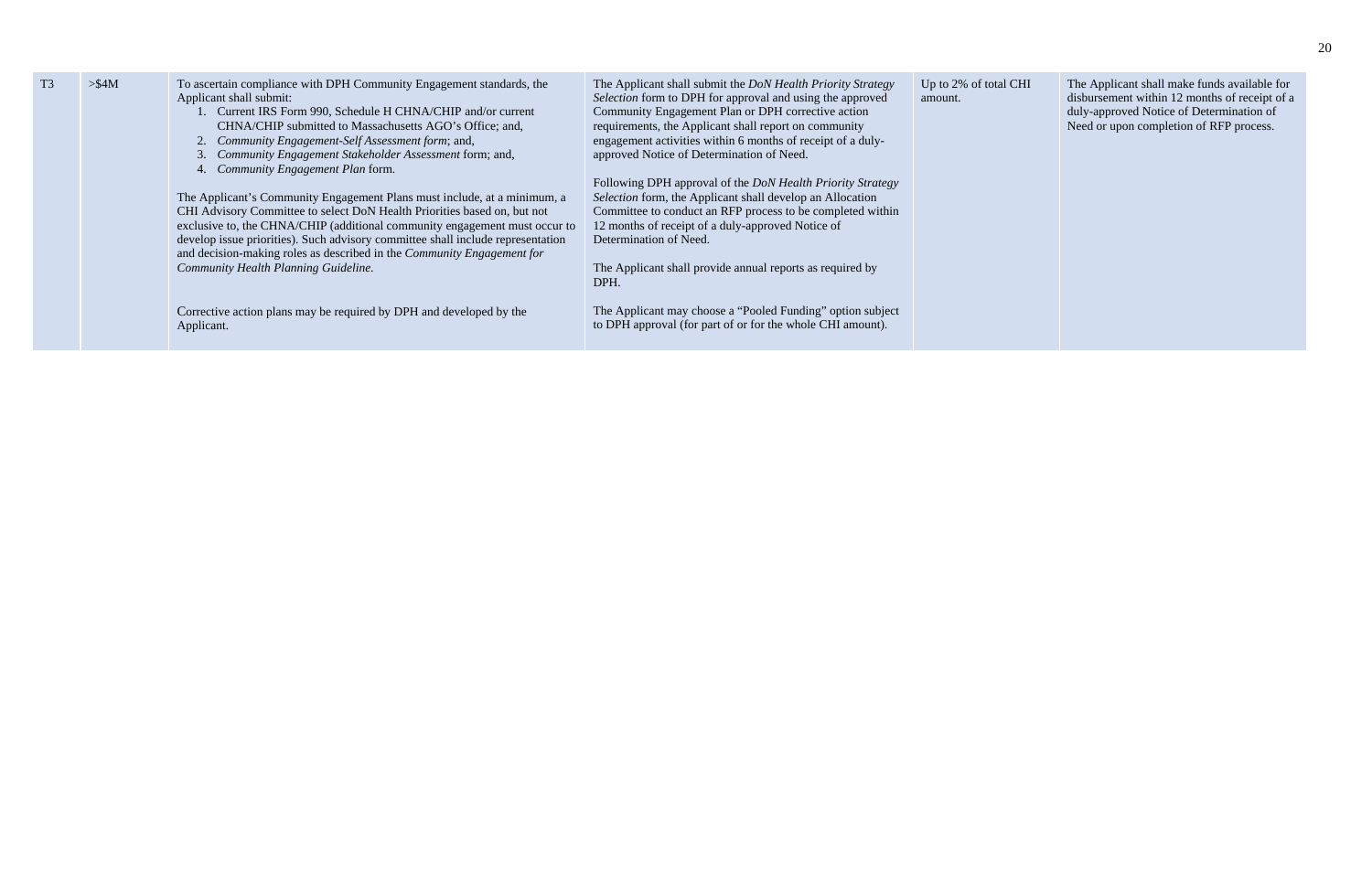# **CHI Planning Process**

## **CHI Proposal Development and Approval Process**

This section of the Guideline describes the planning process requirements, detailing the steps an Applicant must take within the CHI proposal development and approval process.

## **Planning Process Requirements**

CHI proposals are developed through a cooperative process involving the Applicant and the DPH Office of Community Health Planning and Engagement, with processes built-in to ensure that representatives of community-based organizations and local public health authorities have been sufficiently engaged. Other staff from DPH may be involved in the CHI planning and approval process as needed. Applicants are directed to review the *Community Engagement for Community Health Guideline* and the *DoN Health Priorities Guideline* as a first step in the CHI planning process.

The outcome of an Applicant's CHI planning is the identification of strategies to address the DoN Health Priorities (*Figure 3: Health Priority Strategy Selection Process*). To reach this outcome, an Applicant's community health planning processes will need to:

- 1. Meet DPH Community Engagement standards for assessing needs and developing priorities; and,
- 2. Meet DPH standards on transparency in decision-making specific to the CHI funding determination.



To meet DPH's community engagement standards for assessing needs and developing priorities, the CHI planning process, for all hospital Applicants, has been designed to build on, and make use of, the CHNA/CHIPs supported as part of the AGO's Community Benefits Guidelines<sup>7</sup> and/or federal IRS requirements for community benefits reporting (Schedule H, Form 990).  $8$  To operationalize this alignment, Applicants will use the CHNA/CHIPs that are submitted to the

 $\overline{a}$ <sup>7</sup> http://www.mass.gov/ago/doing-business-in-massachusetts/health-care/community-benefits.html 8 https://www.irs.gov/uac/about-schedule-h-form-990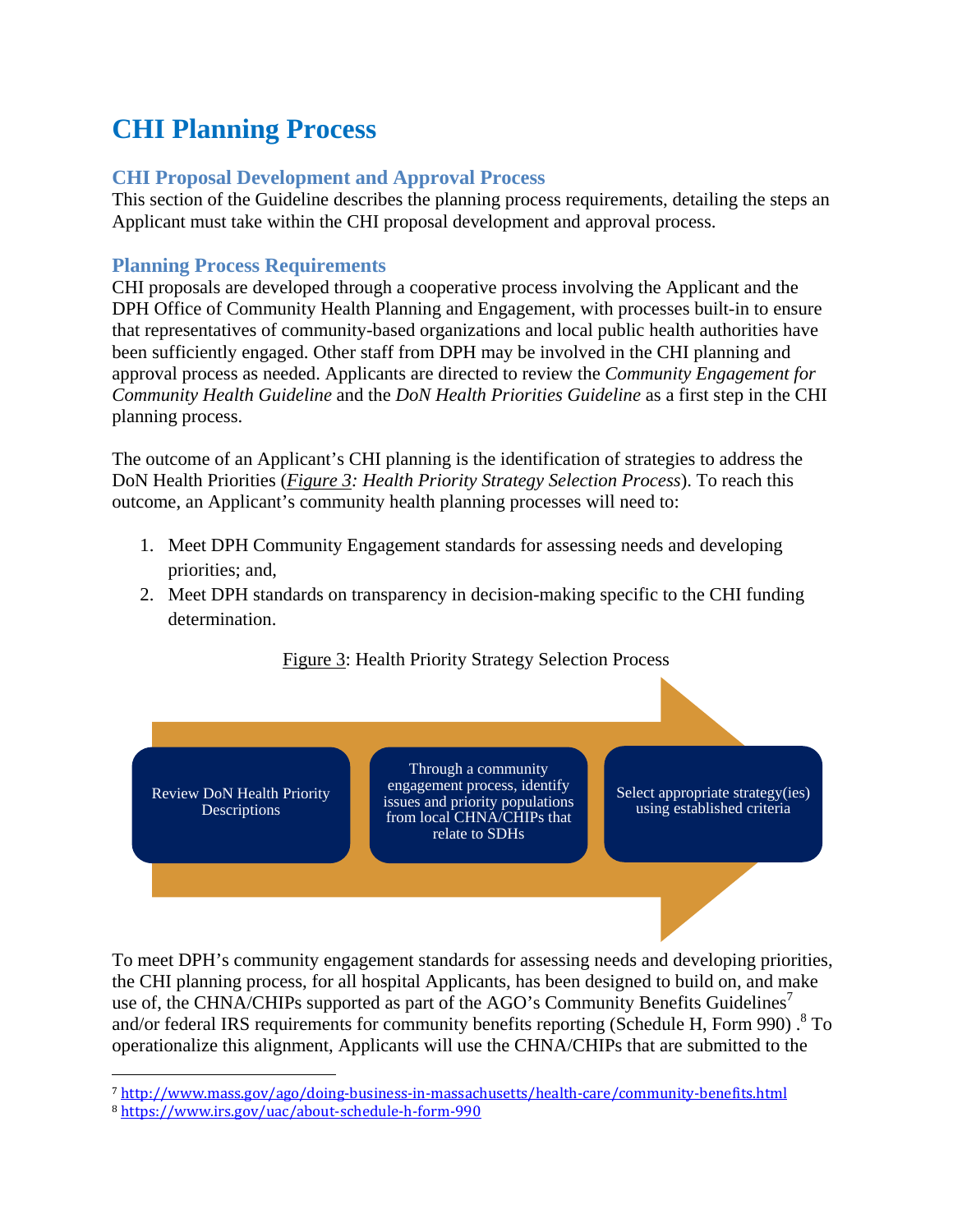IRS and/or the AGO as the basis for CHI planning. Accordingly, CHI funds will support strategies that align with the local region and geographic area where the CHNA/CHIP is focused with the understanding that DPH encourages cross-system and multi-sector collaborations that may over-time broaden or shift the current geographical focus of an Applicants CHNA/CHIP. DPH will ensure that the plans submitted meet community engagement standards, and if they do not, the Applicant will be required to submit a corrective action plan. Additionally, DPH will require that Applicants describe how the CHNA/CHIP assessed local conditions and measured local needs related to:

- 1. Substance use disorders (SUDs)
- 2. Housing Stability/Homelessness
- 3. Mental illness and mental health
- 4. Chronic disease with a focus on Cancer, Heart Disease and Diabetes

This will allow DPH, through the Office of Population Health, to provide the Applicant with options for using data to better understand these issues as well as directing the Applicant to first consider these issues when choosing DoN Health Priority strategies.

DPH's goal in requiring this alignment is to reduce the number of CHNAs being conducted for similar purposes and to encourage alignment between community benefits determinations and investments being made through CHI resources. DPH is making this alignment explicit under the following considerations:

- CHNA/CHIPs supported under the AGO's Community Benefits Guidelines and required by federal law meet DPH standards for community engagement which includes guidance on sectors of representation; and,
- CHNA/CHIPs supported under the AGO's Community Benefits Guidelines and required by federal law are currently and/or will be conducted in partnership with health care systems that share service areas.

DPH recognizes that Applicants' CHNA/CHIPs may not initially meet Community Engagement Standards and that corrective action plans will need to be tailored to meet the specific planning contexts and needs of the Applicant's region (as defined by the CHNA/CHIP). DPH sees the community engagement work as an area for continual quality improvement and corrective action plans will be designed to encourage changes to the ongoing CHNA/CHIP processes the Applicant engages in, as well as to identify immediate issues, such as sectoral representation in decision-making, that can be rectified during the CHI planning process.

DPH's goal is to ensure that the Department understands how the CHNA/CHIP was conducted and how it will be used to make decisions related to CHIs. For brief example scenarios, *See Attachment A: Brief Case Study Examples of CHI Planning and Community Engagement*.

Further, and as previously described in *Table 1: CHI Funding Tiers and Community Engagement Requirements* (p.19), to meet DPH standards regarding transparency and engagement in decision-making specific to the CHI funding determination, Applicants will meet different levels of criteria based on the size of the total CHI investment. To summarize the differences: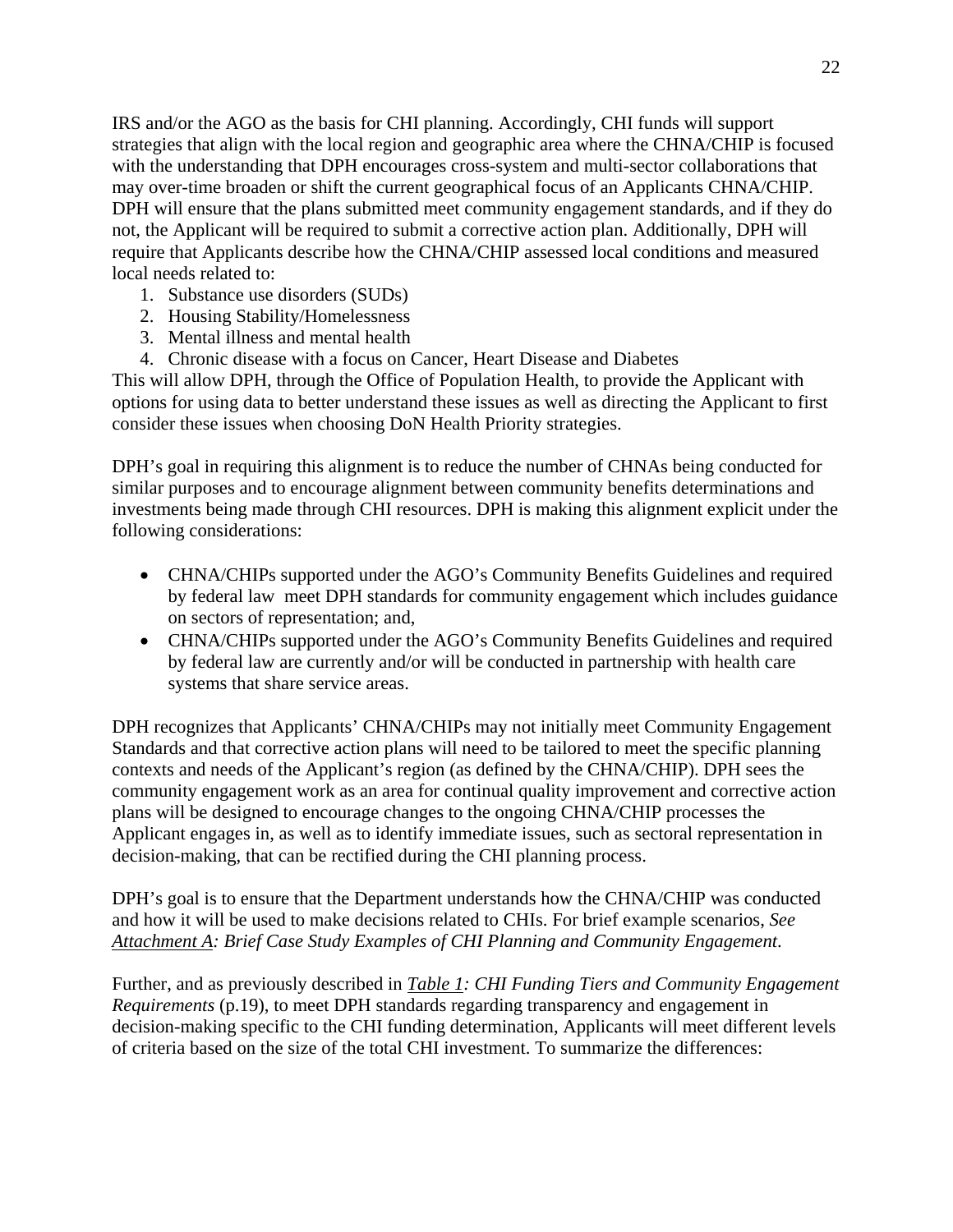- *Tier 1 CHI projects* are allowed to use the Applicant's CHNA/CHIP as the basis for DoN Health Priority strategy selection as long as the CHNA/CHIP meets community engagement standards;
- *Tier 2 CHI projects* are allowed to use the Applicant's CHNA/CHIP as the basis for DoN Health Priority strategy selection, however, advisory committees will need to be developed to guide strategy selection and allocation decisions (the Applicant may propose using an existing advisory committee, such as the committee that helped guide the CHNA/CHIP as long as the committee meets DPH's standards for sectoral representation). DPH may determine after review of submitted documentation that a *Community Engagement Plan* is necessary to adequately meet community engagement standards. Tier 2 Applicants may alternatively determine that the Applicant's CHNA/CHIP will not initially meet DPH community engagement standards and submit a *Community Engagement Plan* at the time of Application. In both cases, the CHNA/CHIP will need to be self-assessed and community stakeholders will need to complete the *Community Engagement Stakeholder Assessment* forms at the time of Application.
- *Tier 3 CHI projects* are required to develop a CHI Advisory Committees to guide DoN Health Priority strategy selection and allocation decisions that make use of the Applicants CHNA/CHIP but may also require, based on local community needs and expectations, additional community engagement activities to arrive at decisions (the Applicant may propose using an existing advisory committee, such as the committee that helped guide the CHNA/CHIP as long as the committee meets DPH's standards for sectoral representation). All Tier 3 CHI projects require the development of the *Community Engagement Plan* form, the *Community Engagement Self-Assessment* form for the CHNA/CHIP and the *Community Engagement Stakeholder Assessment* forms at the time of Application.

#### **Principles for CHI Advisory Committees and for open solicitation processes**

For CHIs that require the establishment of CHI Advisory Committees for DoN Health Priority strategy selection and for allocation decisions (*See Table 1*), DPH recognizes the possibility that conflicts of interest may arise with Advisory Committee members. The following practices shall be followed by all Applicants requiring CHI Advisory Committees:

- Potential CHI Advisory Committee members shall disclose any real or perceived conflicts of interest relating to the Applicant or its Affiliates. Additionally, members, as the planning process proceeds, shall identify whether or not they would be a potential applicant for CHI funding. A conflict of interest does not necessarily preclude participation and shall be duly determined by the Applicant, in its best judgement.
- Potential allocation committee members shall disclose any real or perceived conflicts of interest relating to the Applicant or its Affiliates and shall confirm they will not be an applicant for CHI funding. The exception to this policy will be the local health authority.
- The Applicant shall put into place regular communication practices to keep the Advisory Committee and any sub-committees, including allocation committees, if applicable, informed of decisions and processes. This may be accomplished by regular electronic communications, in-person meetings, or a website that is continually updated.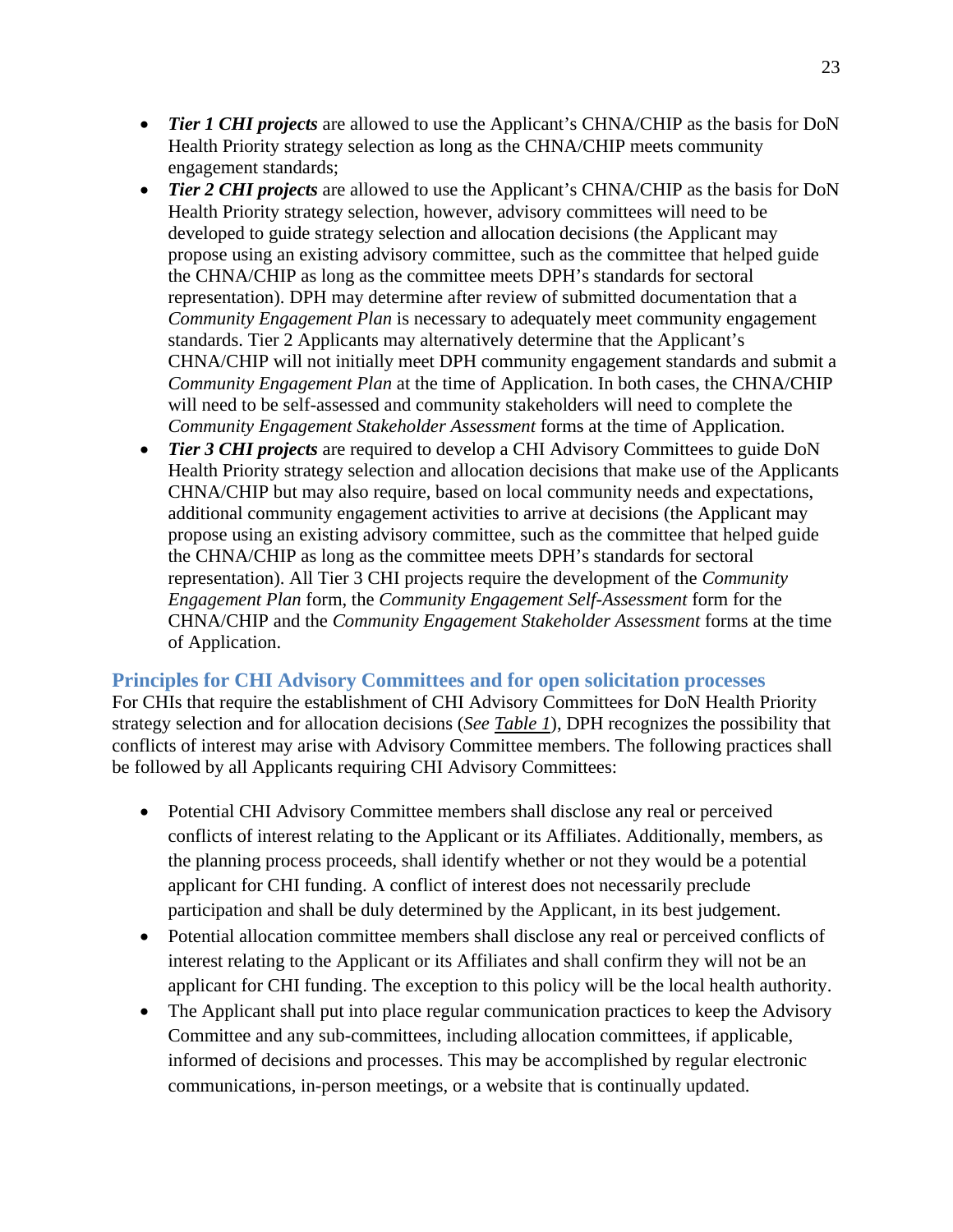#### **CHI Planning Partners**

The *Community Engagement for Community Health Planning Guideline* describes required and suggested sectoral representation in the various stages of the CHI planning process. Specific attention should be paid to the following:

#### **Local Public Health Authorities**

Local boards of health and health departments are vested by state law and regulation with broad authority and numerous specific responsibilities to protect and promote population health. These functions may also be carried out by public health districts or regions comprised of multiple cities or towns. Municipal or district health officials should be involved in the development of CHIs proposals in order to take advantage of opportunities that may exist to align CHI expenditures with CHIPs developed by or in partnership with public health authorities. As part of the *Community Engagement Plan* form that is submitted to DPH, the Applicant shall verify that the local public health authority has reviewed and has been provided the opportunity to comment on the CHI planning process.

#### **Community Health Coalitions and Community Health Improvement Planning Partnerships**

Many Massachusetts communities have active health coalitions, such as Community Health Network Areas, which represent viable partners for community health planning. More recently, partnerships and coalitions have developed to conduct regional CHIPs that may or may not interact with or support hospital based CHIPs. In many parts of the Commonwealth, these processes are conducted by the Community Health Network Areas. DPH requires Applicants to coordinate with appropriate CHIP processes that currently exist in their regions and/or that will exist as a result of the new CHI Statewide Initiative support for CHIP coordinating entities.

#### **Additional Partners**

 $\overline{a}$ 

There are many types of community organizations that routinely conduct community needs assessments that align with the CHNA/CHIP processes that Hospitals undergo. In particular, DPH encourages Applicants to develop working relationships with Federally Qualified Community Health Centers, Community Action Agencies, and Area Agencies on Aging to ensure that the routine community assessments conducted by these types of agencies are coordinated to the highest-extent possible. Regional CHIP coordinating entities funded out of the CHI Statewide Initiative will be required to align these efforts.

## **CHI Planning and Implementation Steps**

The CHI Planning and Implementation Process has eleven discrete  $(11)$  steps.<sup>9</sup> These steps include the requirement to submit documentation related to the Public Health Value of the DoN project which is part of the DoN Factor 1 Application Requirements.

Prior to submittal of the Application and completion of the required forms, Applicants are encouraged to contact the DPH Office of Community Health Planning and Engagement to

<sup>9</sup> *Note:* the timeline on p.6 of this document which provides a broader overview of the DoN Application and CHI process and does not show this level of detail.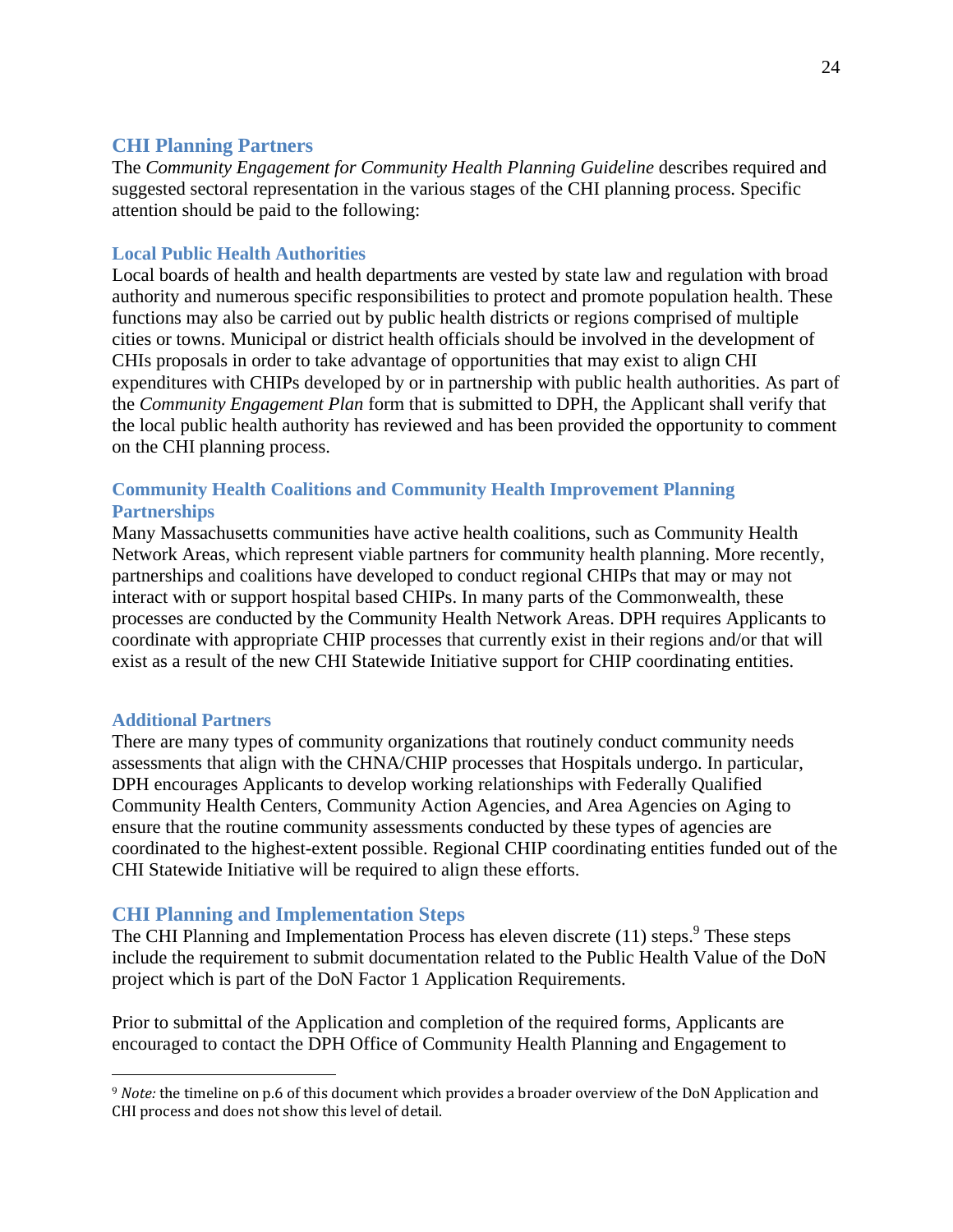receive documents and to have preliminary discussions regarding the Applicant's proposed CHI objectives and processes, by phone or in person.

As described in *Table 2: CHI Planning Steps and Timing* (p. 26), the following steps are required components of the CHI planning process:

*Steps 1-4 or 1-5*: These steps will be required of all Applicants at the time of the Filing Date. During this stage of the process and depending on the size of the CHI project, the *Community Engagement Plan* form and the assessment forms (the *Community Engagement Self-Assessment* form and the *Community Engagement Stakeholder Assessment* forms) shall be submitted to DPH, along with the Application. Submittal of the *Community Engagement Plan* and *Community Engagement Self-Assessment*/*Community Engagement Stakeholder Assessment* forms for CHI considerations are submitted at the time of the Filing Date based on the Applicants response to the requirements detailed in *Table 1: CHI Funding Tiers and Community Engagement Requirements for Hospitals*. Verification of the submitted information and discussion with the Applicant and their local partners will take place during the approximately four to six month window between the time of the Filing Date and DPH Final Action. As part of this verification, a corrective action plan may be developed and required by DPH.

*Steps 7-9***:** Within 3-12 months (depending on the size of the CHI as described in *Table 1*, p.19) of receipt of a duly-approved Notice of Determination of Need, if granted, Steps 6-8 will be completed by the Holder. During this period, the Holder shall submit forms and documentation to DPH, including the following:

- Reporting on actions described in the approved *Community Engagement Plan* including advisory and allocation committee development and any additional corrective actions undertaken/planned as directed by DPH.
- A completed *DoN Health Priorities Strategy Selection* form.

DPH recognizes that it is possible that Applicants will be able to complete Steps 1-6 prior to DPH Final Action, if granted, especially in cases where the Applicant is choosing to "Pool" CHI funding with existing CHI resources.

## **PLEASE NOTE: Steps 1-5 are minimum requirements prior to DPH Final Action on DoN Proposed Projects.**

*Steps 10-12*: These steps represent continuous components of the CHI implementation process with requirements for annual evaluation and reporting that includes steps the Holder has taken to evaluate the impact of the Health Priority strategies and processes to keep local partners engaged in the CHI implementation process.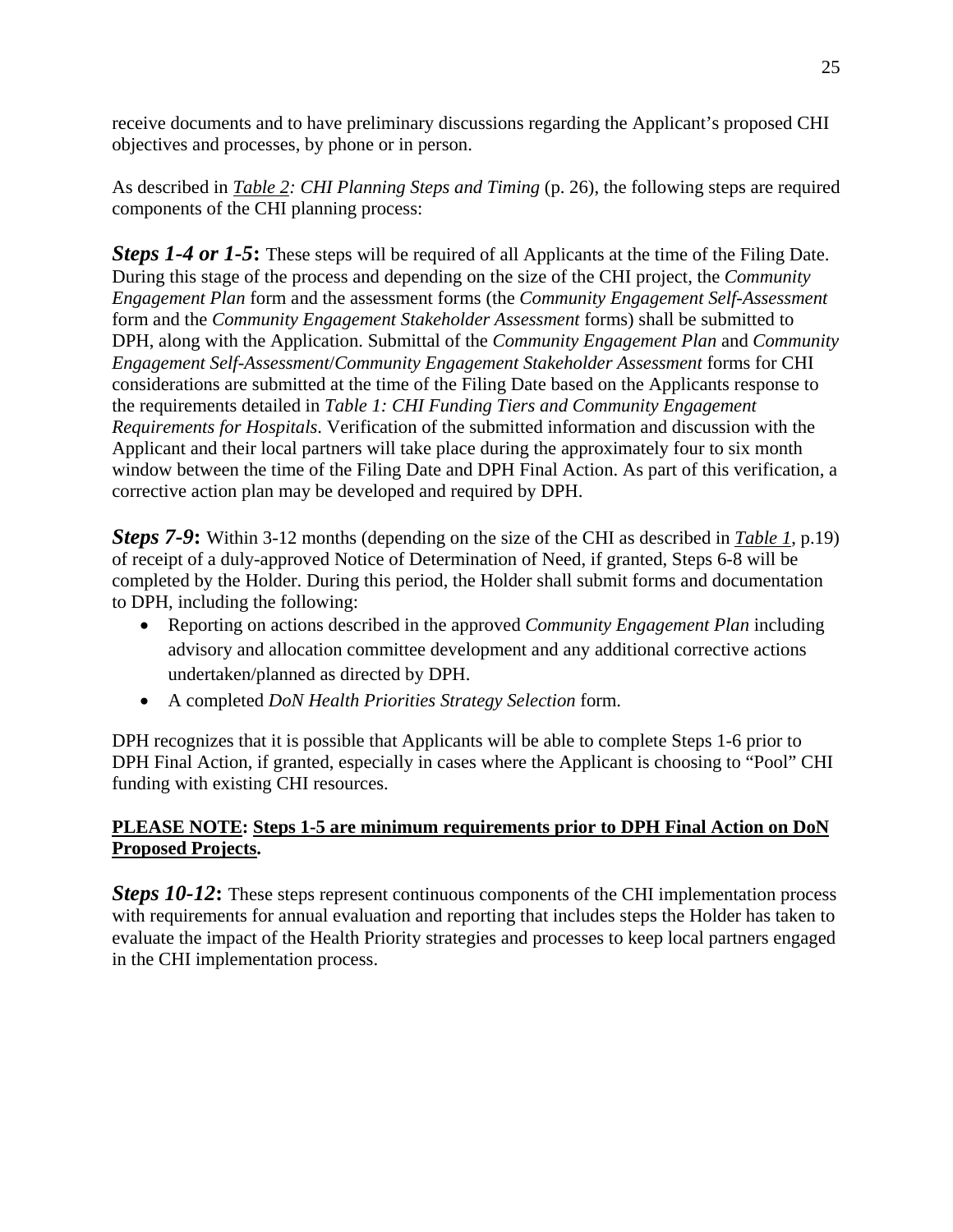| DoN Application Steps for Public Health Value (Factor 1) and CHI                                                          | Completed at time of DoN<br>application submittal and<br>verified with DPH staff prior<br>to Department review and<br>determination of the Proposed<br>Project | Completed within<br>3-12 months of<br>DPH approval, if<br>granted, of the<br>DoN project | Completed<br>throughout the CHI<br>expenditure period | Form Submitted to<br>DPH? |
|---------------------------------------------------------------------------------------------------------------------------|----------------------------------------------------------------------------------------------------------------------------------------------------------------|------------------------------------------------------------------------------------------|-------------------------------------------------------|---------------------------|
| Applicant identifies "Patient Panel" need                                                                                 |                                                                                                                                                                |                                                                                          |                                                       |                           |
| Applicant selects DoN Project in response to identified "Patient Panel" need                                              |                                                                                                                                                                |                                                                                          |                                                       |                           |
| Applicant links proposed DoN project to "Public Health Value by<br>completion of Factor 1 Application Requirements        |                                                                                                                                                                |                                                                                          |                                                       |                           |
| Applicant completes Community Engagement Plan form<br>** See Table 1 (p.19) for when this form is used                    | $\mathbf{v}$                                                                                                                                                   |                                                                                          |                                                       |                           |
| Applicant completes Community Engagement Applicant Self-Assessment                                                        | ✔                                                                                                                                                              |                                                                                          |                                                       |                           |
| Applicant distributes and is responsible for DPH's receipt of Community<br><b>Engagement Stakeholder Assessments</b>      |                                                                                                                                                                |                                                                                          |                                                       |                           |
| Applicant selects DoN Health Priorities and related strategies and submits<br>DoN Health Priority Strategy Selection form |                                                                                                                                                                |                                                                                          |                                                       |                           |
| Applicant and engaged community guide a transparent and public process in<br>selecting and distributing funds             |                                                                                                                                                                |                                                                                          |                                                       |                           |
| Applicant prepared to administer CHI funds                                                                                |                                                                                                                                                                | ✔                                                                                        |                                                       |                           |
| Applicant implements CHI Project                                                                                          |                                                                                                                                                                |                                                                                          |                                                       |                           |
| Applicant monitors and evaluates with community partners CHI project on an<br>ongoing basis                               |                                                                                                                                                                |                                                                                          |                                                       |                           |
| Applicant reports evaluation results annually to DPH                                                                      |                                                                                                                                                                |                                                                                          |                                                       |                           |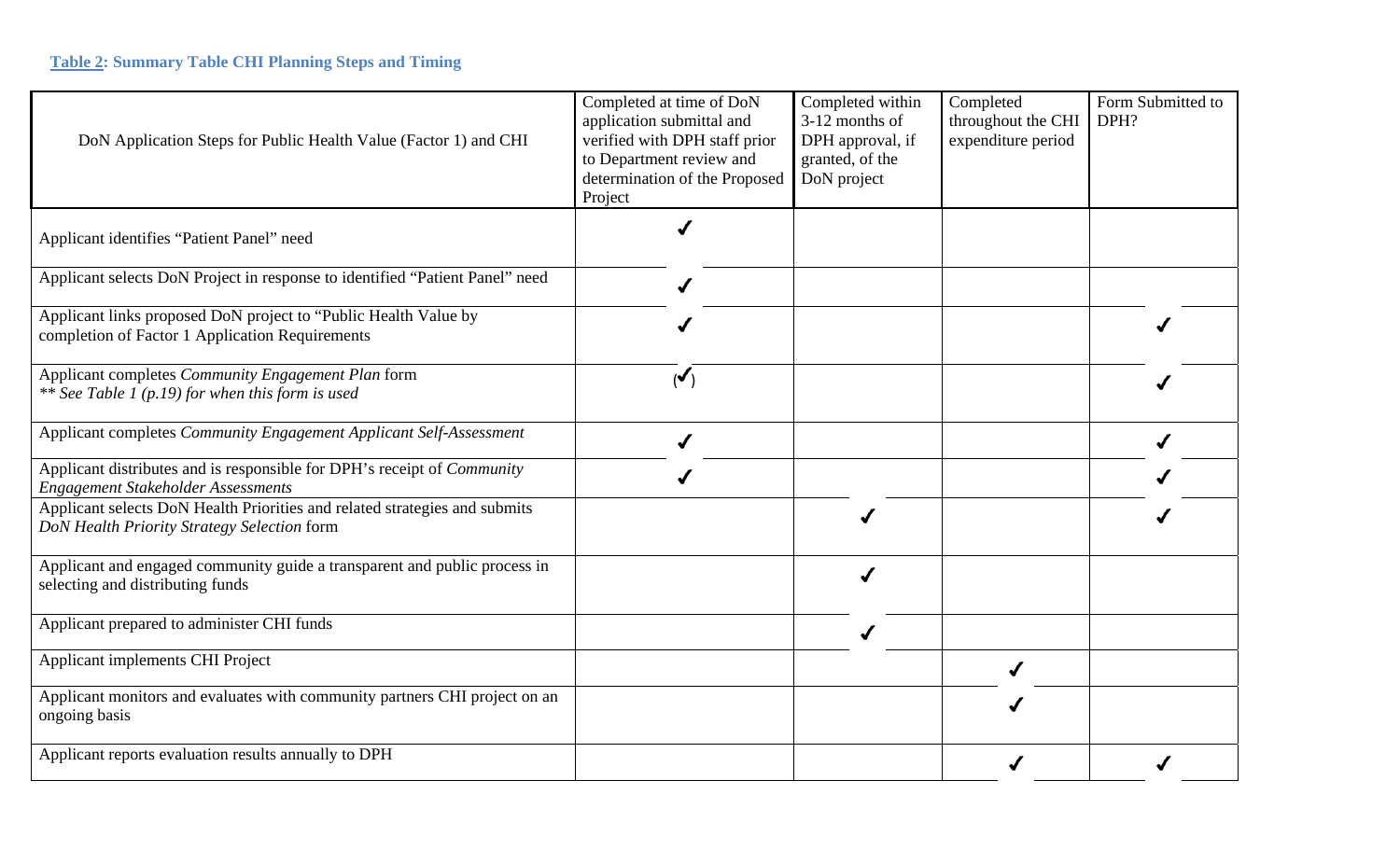# **Evaluation, Reporting and Accountability**

## **CHI Evaluation**

The *DoN Health Priority Selection* form includes specific objectives to implement DoN Health Priority strategies established as a result of community planning. These objectives will be evaluated as a continuous component to the CHI process (*See* CHI Planning and Implementation Steps 9-11, p.24-26). The CHI Statewide Initiative's Advisory Committee shall provide recommendations on evaluation standards and requirements to DPH. DPH will then provide final evaluation requirements to the Holder. The Advisory Committee includes an evaluation component that will support local CHI evaluation through the development of standard evaluation tools.

## **CHI Accountability**

If DPH staff determine that submitted documents, including, but not limited to the *Community Engagement Plan* form*, Community Engagement Applicant Self-Assessment, Community Engagement Stakeholder Assessment* forms and the *DoN Health Priorities Selection* form do not meet standards agreed upon at project approval, a 30-day notice shall be sent to the Holder requiring their appearance before the Department which may result in up to an additional 2.5% assessment to fund the Health Priorities pursuant to the Standard and Other Conditions attached to the Notice of Determination of Need.

## **CHI Reporting**

Consistent with 105 CMR 100.310(L), Applicants are required to file annual written reports to DPH through the duration of each approved project, including, but not limited to:

- Reporting period;
- Funds expended;
- Recipient(s) of funds;
- Purpose $(s)$  of expenditures;
- Project outcomes to date;
- Proposed changes, if any, to the approved CHI;
- Balance of funds to be expended over the duration of the project; and,
- Name of Applicant's representative, including complete contact information.

Reports should be sent electronically to Ben Wood, Director, DPH Office of Community Health Planning and Engagement at DONCHI@state.ma.us.

Evaluation and reporting of CHIs may be coordinated with evaluation and reporting of programs provided pursuant to the AGO's community benefits guidelines, subject to consultation with the Director of the DPH Office of Community Health Planning and Engagement and with the Office of the AGO. Combined reporting and evaluation, if arranged, will be required to clearly distinguish between DoN-funded CHIs and community benefits programs.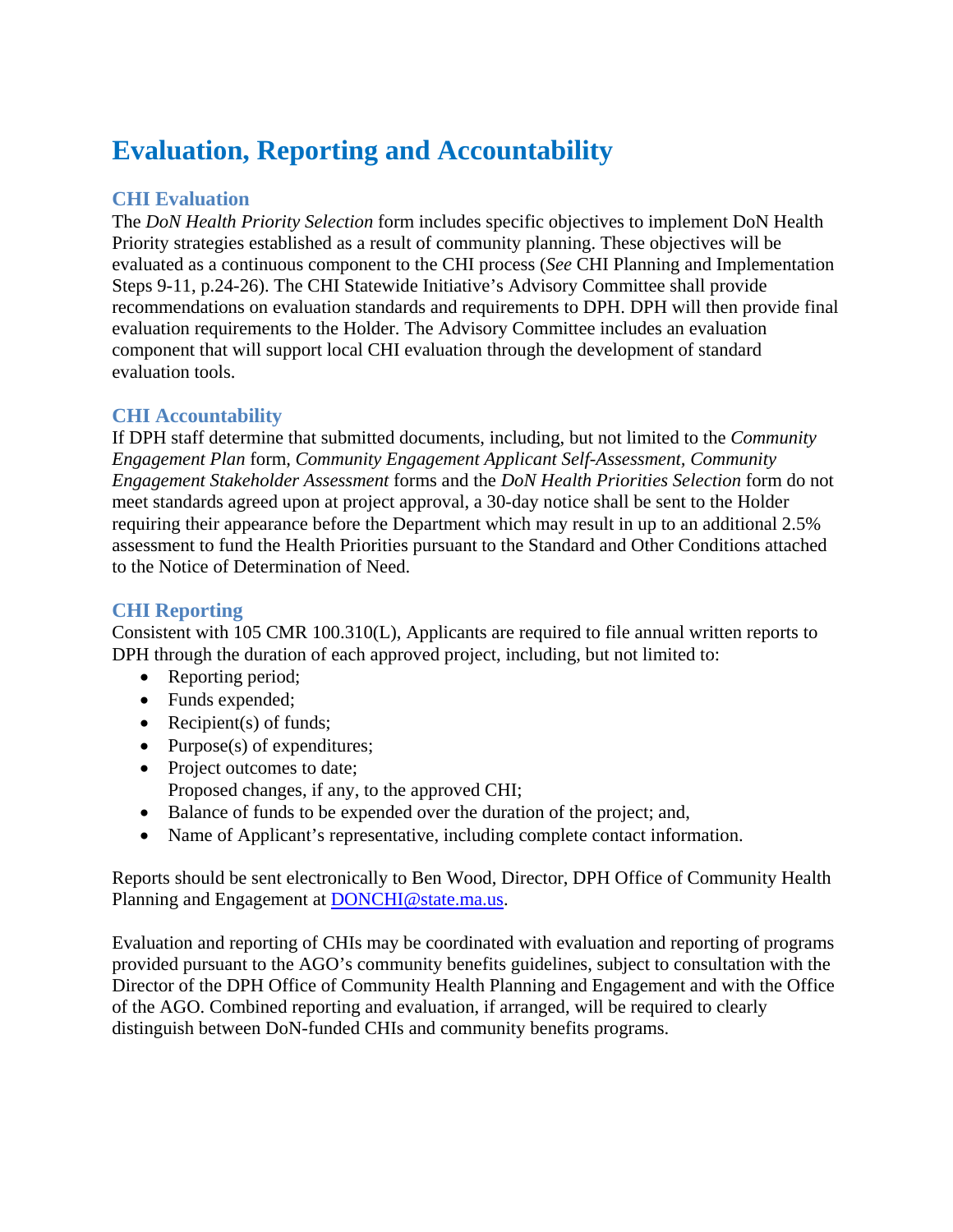# **Other CHI Requirements by Type of Facilities**

### **CHI Requirements for any DoN-Regulated Applicant Other than a Hospital**

DoN Applicants that are *not* Hospitals, pursuant to 105 CMR 100.000 are required to contribute to a CHI, and that are *not otherwise* required to conduct regular CHNAs/ CHIPs by the IRS or the AGO's Community Benefits program, including Freestanding Ambulatory Surgery Centers not Affiliated with an existing Hospital, certain Applicants including physician practices employing DoN-Required Services and Technologies, and Long-Term Care Facilities, shall fulfill their CHI obligations accordingly:

- **Freestanding Ambulatory Surgery Centers** not Affiliated with an existing Hospital shall provide the entire CHI payment to the CHI Statewide Initiative. Payment may be made in full at time of project approval or in 2-year installments with first payment due at the time of receipt of a duly-approved Notice of Determination of Need.
- **DoN-Required Equipment or Services** acquired by an entity other than a Hospital, will either:
	- o Provide the entire CHI payment to the CHI Statewide Initiative. Payment may be made in full at time of project approval or in 2 year installments with first payment due at the time of receipt of a duly-approved Notice of Determination of Need; or,
- **Long-Term Care Facilities** will be directed to contribute CHI resources to a CHI Healthy Aging Fund. The CHI Healthy Aging Fund will support the development of Age-Friendly communities following the eight (8) elements of an age-friendly community as defined by the WHO and  $AARP<sup>10</sup>$  and/or CHI Healthy Aging Fund will be consistent with the strategic efforts of *Healthy Aging in Action (HAIA): Advancing the National Prevention Strategy*<sup>11</sup>. The HAIA is designed to:
	- o Support prevention efforts to enable older adults to remain active, independent, and involved in their community;
	- o Highlight innovative and evidence-based programs from National Prevention Council departments, agencies, and local communities that address the challenges related to physical, mental, emotional, and social well-being that are often encountered in later life; and
	- o Inform future multisector efforts to promote and facilitate healthy aging in communities.

The CHI Healthy Aging Fund will use the HAIA and the Age-Friendly Communities frameworks to identify current issues and initiatives that are consistent with the DoN Health Priorities and strategy framework and that will be reflective of regionally specific

 $\overline{a}$ 

<sup>&</sup>lt;sup>10</sup> http://www.aarp.org/livable-communities/network-age-friendly-communities/info-2014/an-introduction.html

<sup>&</sup>lt;sup>11</sup> http://www.surgeongeneral.gov/priorities/prevention/about/healthy-aging-in-action-final.pdf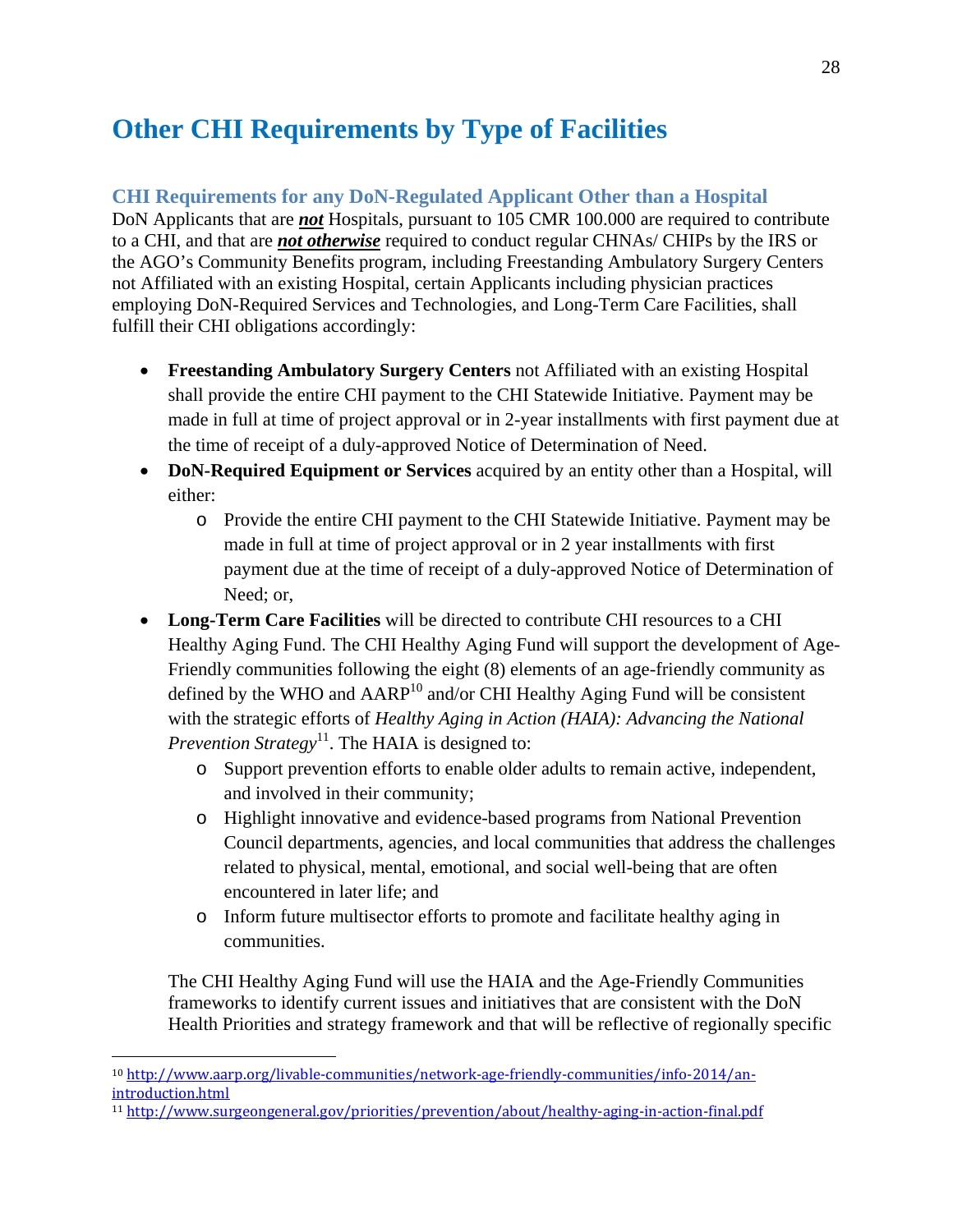needs and approaches to healthy aging. As examples, this may mean supporting the development of Age-Friendly Communities with activities focused on issues such as housing and the built environment and/or supporting evidence-informed strategies related to current EOHHS issue priorities such as substance use disorders in older adult populations.

The Commissioner of Public Health and the Secretary of Elder Affairs will name stakeholders to a CHI Healthy Aging Fund Advisory Committee to develop and implement the CHI Healthy Aging Fund. The CHI Healthy Aging Fund Advisory Committee will be operational by June 30, 2017. The CHI Healthy Aging Fund Advisory Committee will identify a host agency that will act as fiscal agent to the CHI Healthy Aging fund. The CHI Healthy Aging Fund Advisory Committee will develop criteria and priorities for an annual funding plan which will include the identification of regional entities/organizations that will be responsible for identifying the regional and local approaches to healthy aging supported through this fund.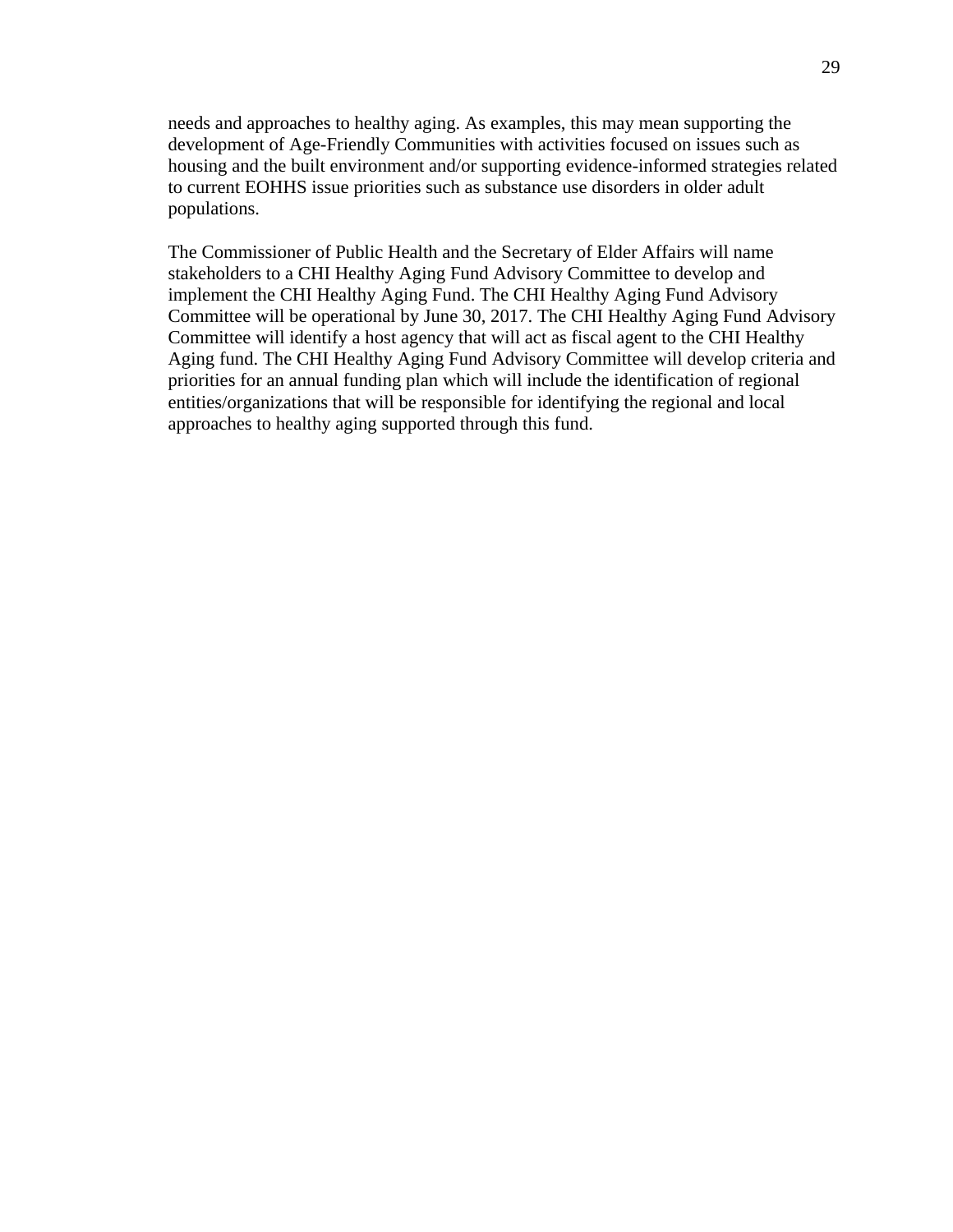# **Attachment A: Brief Case Study Examples of Hospital CHI Planning and Community Engagement**

**Example 1:** A Hospital submits an Application that proposes a total CHI investment of more than \$4 million. This Applicant has been part of a regular CHIP planning process that is led by the region's largest health department (which has also used the CHIP as the basis for application to the Public Health Accreditation Board). The Applicant participates in this collaborative CHNA/CHIP process as the basis for meeting it's federal IRS and Massachusetts AGO community benefits-related requirements. An existing steering committee of the CHIP can be used to choose Health Priority strategies and specific allocation decisions for the CHI. Through the Applicant's self-assessment in the *Community Engagement Self-Assessment* form and the *Community Engagement Stakeholder Assessment Forms*, it is identified that minimal areas of correction would improve the engagement process. DPH agrees with the assessment plan with the exception of identifying additional stakeholders for the steering committee and the Applicants which is agreed to in the *Community Engagement Plan*. The steering committee selects the DoN Health Priorities and transparently procures organizations to implement the CHI strategies. Reporting onthe *Community Engagement Plan* activities and any other corrective actions are completed within 6 months of receipt of a duly-approved Notice of Determination of Need.

**Example 2:** A Hospital that has regularly conducted CHNA/CHIP processes in partnership with other health care systems in the region submits an Application that proposes a total CHI investment of \$1.5 million. The Applicant plans to use its existing community benefits advisory board for DoN Health Priority selection and allocation decisions. Determining that the existing CHNA/CHIP does not meet DPH community engagement standards the Applicant submits a *Community Engagement Plan* form and is responsible for DPH's receipt of the corresponding *Community Engagement Stakeholder Assessments*. In its evaluation of these forms DPH identifies that there is an active CHIP effort convened by multiple community stakeholders and that has its own steering committee separate from the Hospital's existing community benefits advisory committee. To ensure coordination of all CHIP related processes in the region, and to ensure that Health Priority strategies are broadly representative of community interests and needs, DPH, through a required corrective action plan, requires that the Applicant modify plans to coordinate the activities of their existing community benefits advisory board with the steering committee of the region-wide CHIP process. The Hospital's existing community benefits advisory board and the region-wide CHIP steering committee then decide to collaborate to apply for infrastructure resources through the CHI Statewide Initiative creating one continuous CHNA/CHIP organizational framework for the region. The Hospital's existing community benefits advisory board and the CHIP steering committee jointly select the DoN Health Priorities and strategies and